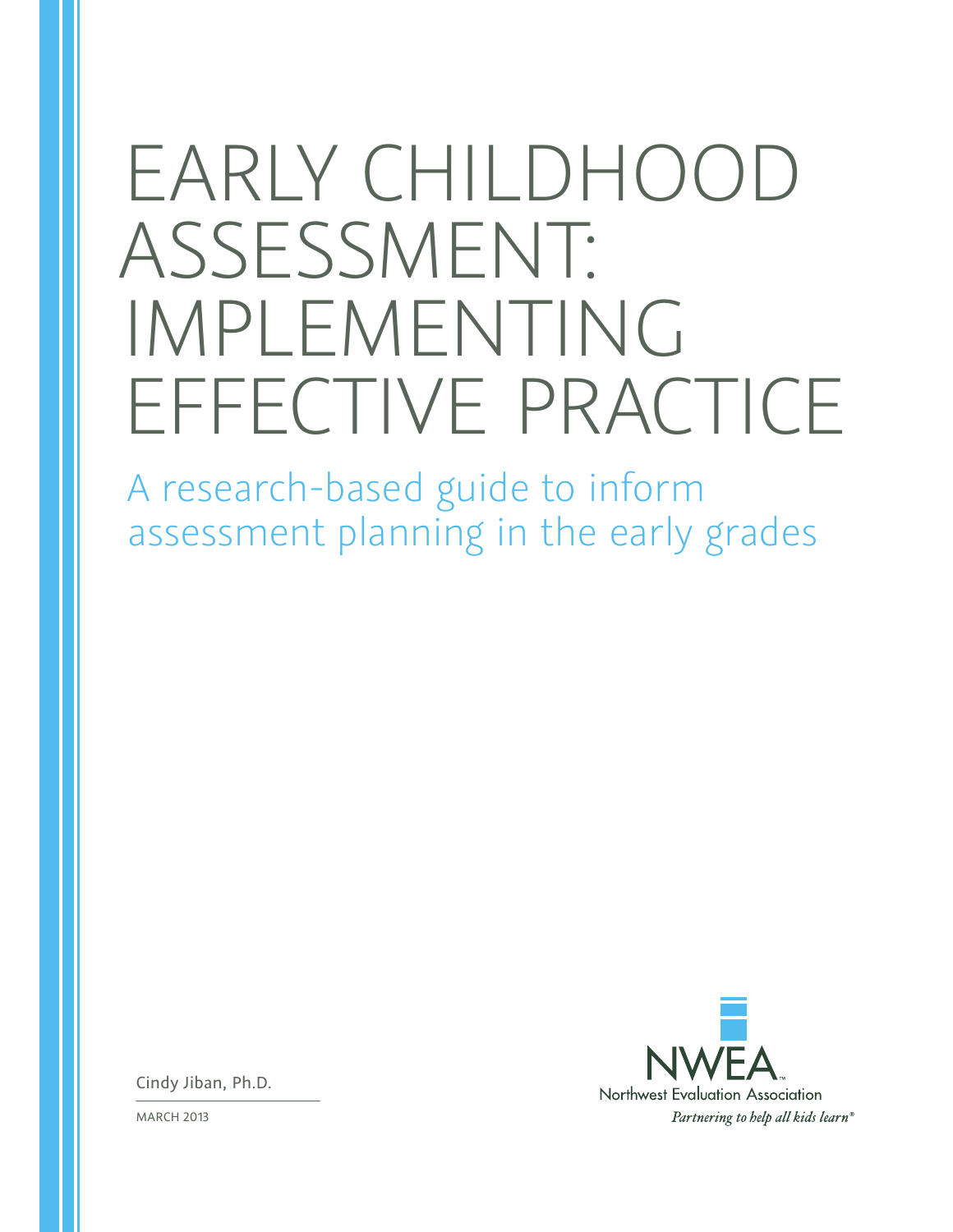# **TABLE OF CONTENTS**

| Introduction                                                                  | $\mathbf{1}$   |
|-------------------------------------------------------------------------------|----------------|
| Reviewed Guidelines                                                           | $\mathbf{1}$   |
| Big Ideas Shared Across Documents                                             | $\overline{2}$ |
| Challenges in Early Childhood Assessment                                      | $\overline{2}$ |
| The Case for Evidence-Based Early Intervention: Prevention as Better Leverage | 4              |
| Pursuing Assessments for Early Learning and Intervention                      | 6              |
| Building an Early Childhood Assessment Plan                                   | 9              |
| Putting It All Together                                                       | 13             |
| References                                                                    | 14             |
| Appendix                                                                      | 16             |

## *About the Author*

*Cindy Jiban, Ph.D. in Educational Psychology, is a Senior Content Specialist for Early Learning at NWEA. Her primary interests are in intervention and assessment for students acquiring foundational academic skills.*

## *Copyright Info*

© 2013 by Northwest Evaluation Association

NWEA expressly grants permission or license to use provided (1) the use is for non-commercial, personal, or educational purposes only, (2) you do not modify any information, and (3) you include any copyright notice originally provided in the materials.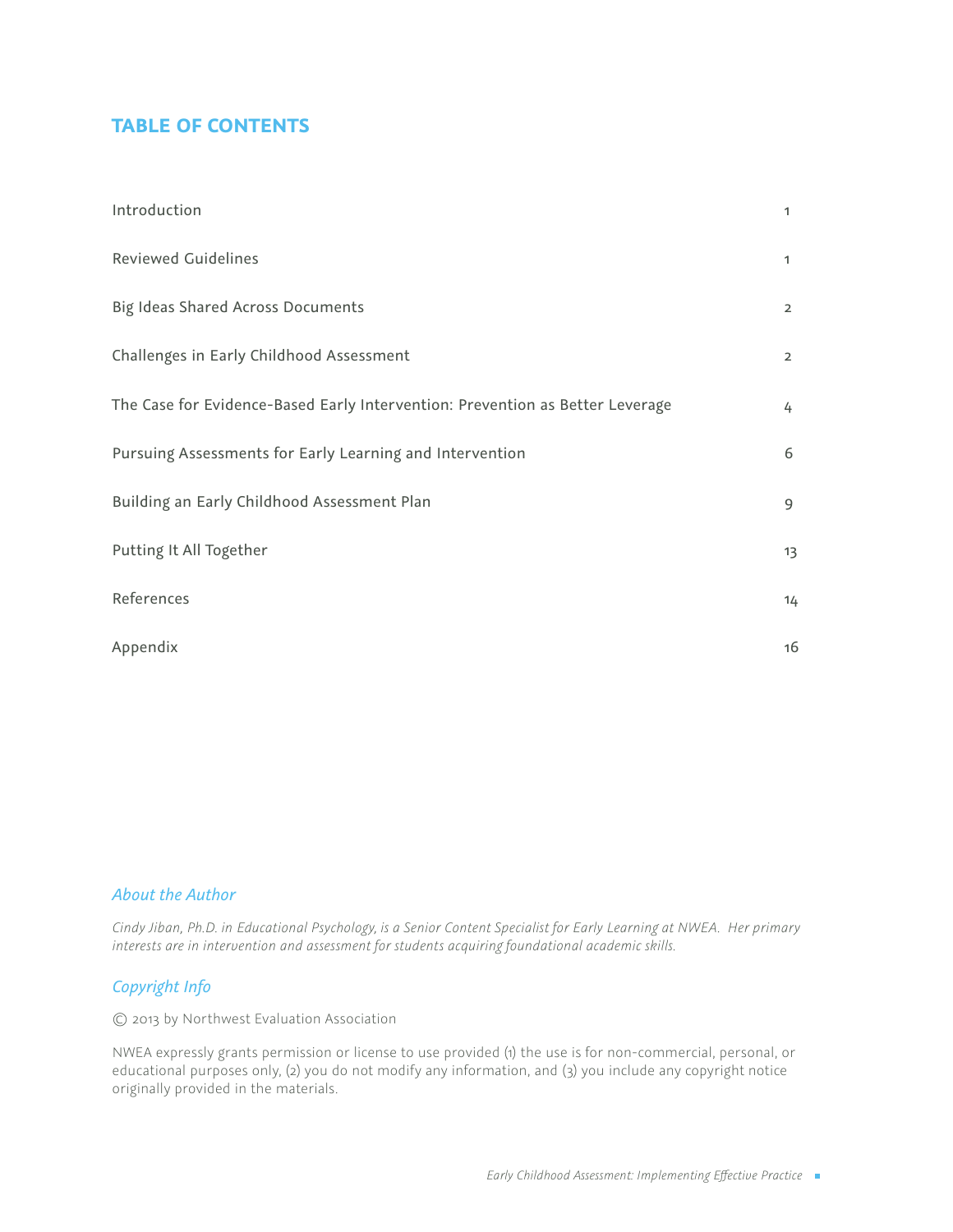*Research and professional best practices show us that early childhood is a place of tremendous leverage, but it is also a place for tremendous care and consideration. Given the potentially massive impact of appropriate, quality educational programs and interventions for children at these tender ages, relying on the best sources of data to inform decisions is critical.* 

 $\overline{\phantom{a}}$ 

# **INTRODUCTION**

Even for professionals who make decisions about student assessment on a regular basis, the arena of early childhood assessment can be difficult to navigate. It is not enough to simply assess earlier content using the same approaches as those used in older grades, or to take decisions about tools and purposes that were made with older students in mind and extend them to younger children. Instead, professional standards and guidelines for early childhood assessment must begin with attention to the important reality that young children are continuously and rapidly developing, both academically and across a wide range of other domains. The context that informs assessment decisions for early learners is qualitatively different from the context for older students.

The goal of this white paper is to support assessment and instructional leaders in planning or reviewing their assessment implementations in the early grades. This paper will help readers:

- **• understand the 'big ideas'** early childhood thought leaders believe should guide assessment decisions for the youngest school-aged students (pre-kindergarten – 3rd Grade)
- **• discover what the research shows to be effective** in terms of assessment in the early grades
- **• come away with a clear sense of next steps**  you can take to apply the research and best practices to your own assessment planning process

In preparing this paper, we reviewed and summarized key ideas from professional guidelines on early childhood assessment. To frame our analysis of these guidelines, we also addressed two topics: 1) background on assessment-related concerns in the early childhood field and 2) evidence of the leverage that early education and intervention provide on later outcomes. In this context, we closely examined professional recommendations relating to assessment purpose and assessment method. Finally, taking all of these important considerations into account, we compiled a set of questions to inform the assessment planning process in the early grades.

# **REVIEWED GUIDELINES**

Four seminal reports comprised the professional guidelines reviewed. These focus, together, on children in pre-kindergarten through age 8. Key points from each document are included in the Appendix.

**1. National Education Goals Panel (NEGP), 1998.** In 1998, the NEGP convened a working group related to the following goal: "By the year 2000, all children in America will start school ready to learn." This working group produced a document entitled Principles and Recommendations for Early Childhood Assessment. These principles are included in Appendix A.

**2. National Association for the Education of Young Children (NAEYC) and National Association of Early Childhood Specialists in State Departments of Education (NAECS/ SDE), 2003.** In 2003, after the establishment of the No Child Left Behind law changed the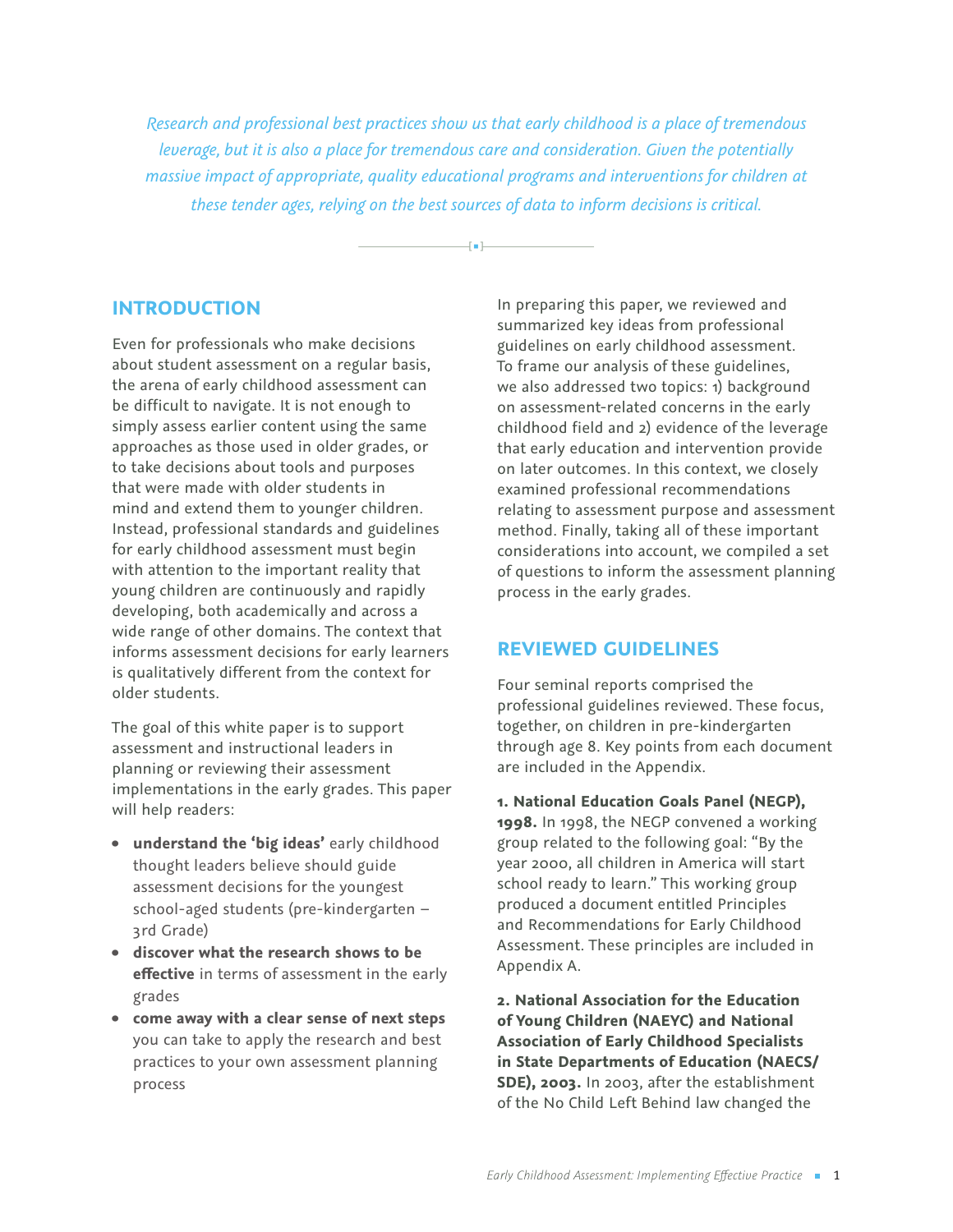landscape for educational assessment, NAEYC and the NAECS/SDE jointly drafted a position statement entitled Early Childhood Curriculum, Assessment, and Program Evaluation. Key assessment recommendations and indicators of effectiveness from this document are included in Appendix B.

#### **3. Division for Early Childhood (DEC),**

**2007.** In 2007, the DEC of the Council for Exceptional Children developed a response to the 2003 position statement from NAEYC and NAECS/SDE. The DEC document highlights considerations for children with disabilities, but encompasses recommendations applicable to the broader community of which these children are members. The paper is called Promoting Positive Outcomes for Children with Disabilities: Recommendations for Curriculum, Assessment, and Program Evaluation. Key recommendation and critical attributes from this document are included in Appendix C.

#### **4. National Research Council (NRC),**

**2008.** The National Research Council (NRC) was commissioned to study important developmental outcomes for children through age 5 and to guide the appropriate assessment of these outcomes. In their 2008 book, Early Childhood Assessment: Why, What and How, the NRC committee emphasized several essential principles. The NRC Guidelines on Purposes of Assessment, Instrument Selection and Implementation, and Systems are included in Appendix D.

# **BIG IDEAS SHARED ACROSS DOCUMENTS**

From these guiding documents, three big ideas emerged as central concerns for all of the authoring groups.

**1. Purposeful Assessment.** The design, use, and interpretation of assessments must be purposedriven. Too many negative outcomes derive from assessments of young children used for purposes for which they were not designed; the type of inferences made from assessment

data must be determined in the context of each specific purpose.

#### **2. Instructionally Aligned Assessment.**

Assessments must be clearly and explicitly integrated into the overall system, including curriculum and instruction; material assessed must represent the valued outcomes on which instruction is focused. This includes reaching toward alignment to standards or curriculum, where these exist. For classroom-based assessments designed to inform instruction, this also encompasses alignment to the instructional calendar.

**3. Beneficial Assessment.** Assessments of children must serve to optimize learning. Time and resources are taken away from instruction in order to assess—and historically, there has been some justification for the fear that assessment data may offer unintended negative consequences for some children (NRC, 2008). Assessments must demonstrate solid consequential validity: the consequence of the time and resources invested in the assessment should be demonstrably positive for the children assessed.

# **CHALLENGES IN EARLY CHILDHOOD ASSESSMENT**

While these big ideas represent significant consensus, there is also a vein of debate running through the early childhood field. Some professionals voice concerns over the increasing emphasis on assessment of young children, often particularly focusing on standardized tests. In order to navigate these concerns with integrity, it is important to understand some of what is at root.

## **HOW DO WE ACCOUNT FOR DEVELOPMENTAL VARIABILITY?**

Professionals in early childhood education recognize very deeply that typical, healthy children develop at different rates in different domains. It is the unusual child who is not early in developing in some domain and late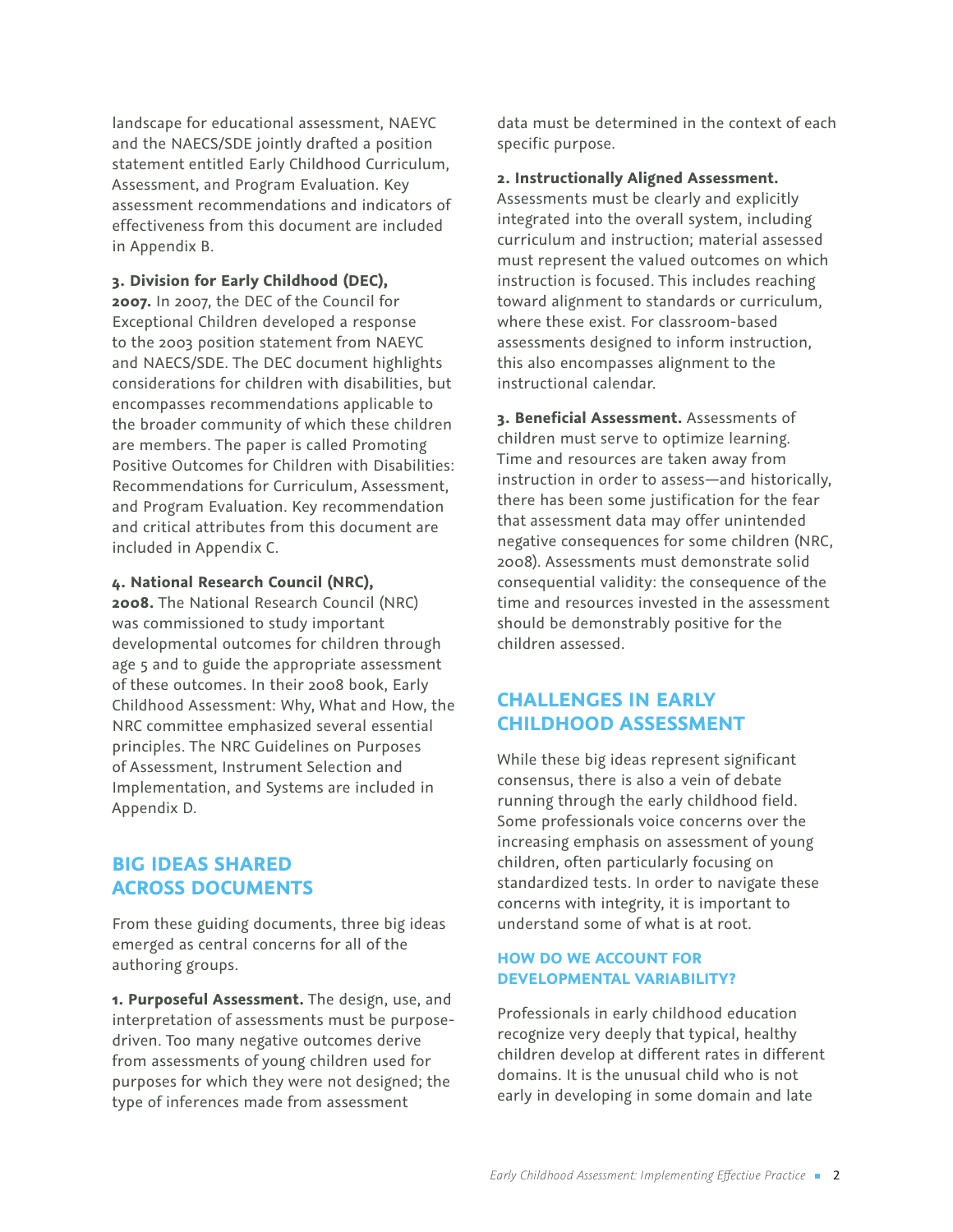in another—perhaps fine motor skills are developing more slowly, while language and social skills are zooming ahead. For some early childhood professionals, concerns arise about assigning younger children to static assessments designed to compare students to a proficiency norm, as has been common among state assessments for older children. Typically the information produced by a static proficiencybased test is weaker at greater distances from the proficiency mark. Given the greater intraand inter-individual variability that younger children exhibit, some professionals are concerned that assessments may be used that offer low precision or information for children at lower and higher levels of achievement.

As the Division for Early Childhood (2007) notes, "Very young children learn and grow at remarkable and unpredictable rates that are unmatched during other age periods. Because of this, scores from assessments administered to very young children tend to be unstable" (p. 15). This has two repercussions for those with concerns. First, one-time snapshots are likely to be less meaningful for younger students, whose pace of growth exceeds that of older children. Second, professional judgment is a key factor in determining how ready each child is (particularly at and before kindergarten entry) for a certain approach to assessment.

The variability of young children's abilities relates to two key early childhood topics that carry significance for assessment: developmentally appropriate practice and opportunity to learn. NAEYC (2003) defines developmentally appropriate practice as pedagogy and care drawing from three sources of knowledge:

- what we know about child development
- what we know about each individual's interests, strengths, and weaknesses
- what we know about the children's cultural and social context

The latter two kinds of knowledge relate to the need to be sensitive to a child's opportunity to learn. For instance, children who have

never had adults read books with them in interactive ways have not yet had a chance to develop concepts about books and print. Good assessment practice needs to carefully attend to inferences made about children in cases when they are assessed on concepts they have not had the opportunity to learn (NRC, 2008, p. 357).

#### **WHAT GETS MEASURED?**

Another concern in early childhood assessment stems from the possibility of mismatch between the narrow range of proficiencies that get measured and the breadth of proficiencies that children must develop—and programs must support—in early childhood. What is measured becomes what is taught, some fear; this might leave domains such as social and emotional development and creativity underemphasized in an assessment-driven atmosphere.

A group of early childhood professionals voiced this concern as the Common Core Standards in mathematics and literacy were drafted (Alliance for Childhood, 2010), and many continue to work toward expanding conversations to include other domains. To early childhood professionals, domains such as social development are central (NEGP, 1998; NAEYC & NAECS/SDE, 2003; DEC, 2007; NRC, 2008). Failure to assess these domains introduces a risk of failing to attend to them in instructional settings.

#### **HOW SHOULD WE ASSESS?**

Another concern is over the methods of assessment used. The Alliance for Childhood group has expressed concern that inappropriate and unreliable standardized tests might be used. Early childhood has some history of multi-method assessment, rich in indirect tools such as interviews and tools that don't feel like assessments, such as classroom observations. Seen from this perspective, the idea of "testing" may suggest to some a replacement of rich multi-method assessment with a single tool that asks students to set aside their natural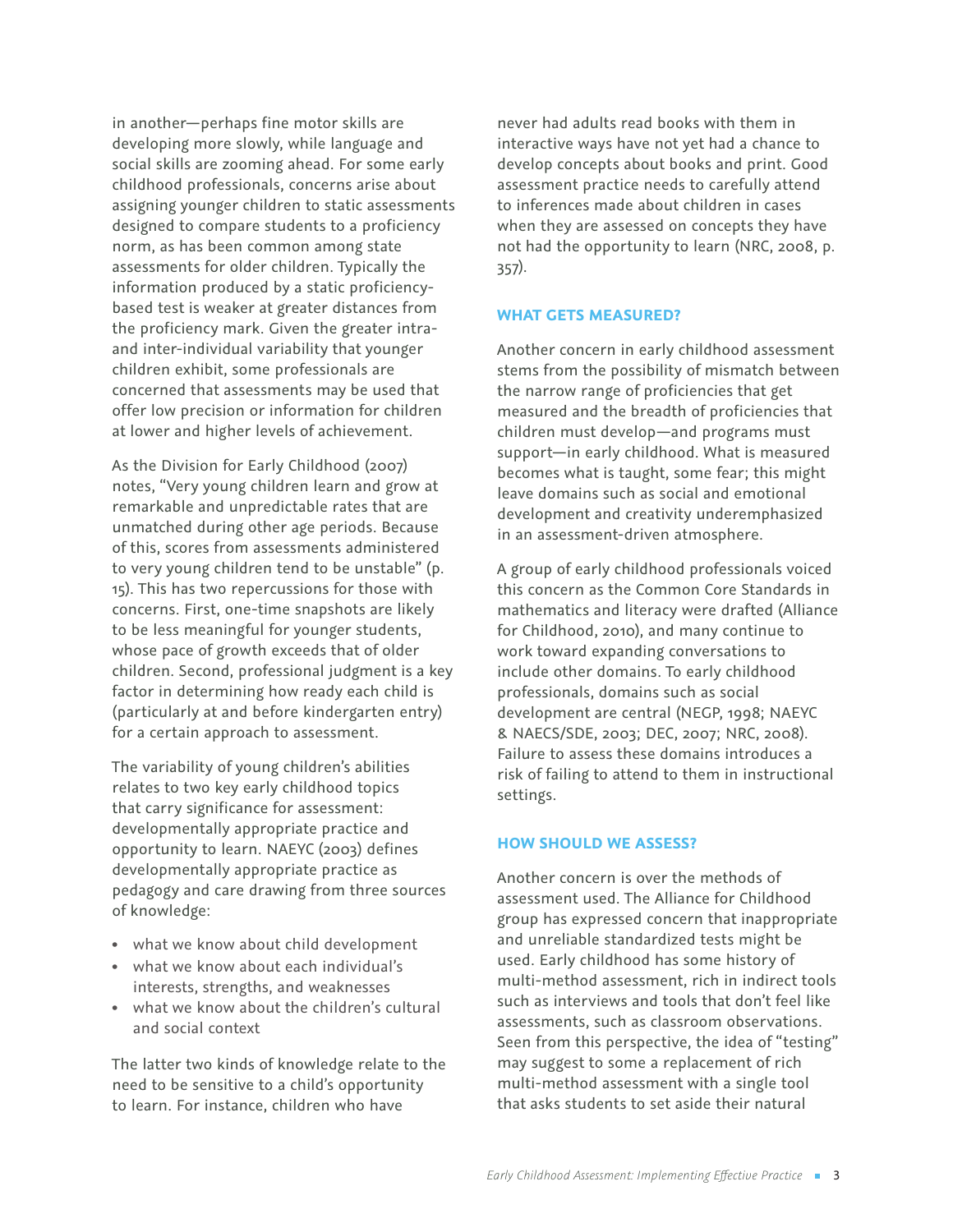behavior or curiosity in order to answer a set of questions devoid of context.

However, as technology becomes more pervasive, it is unclear whether direct assessment can be characterized in this way. In 2012, NAEYC and the Fred Rogers Center sought to address this issue head on by providing seminal guidance on appropriate technology use in early childhood. The Joan Ganz Cooney Center at Sesame Workshop reports that educational app use with young children is massive and growing, for instance, and the best of these apps make strong use of children's intuitive moves, curiosity, and need for rich context (Chiong & Shuler, 2010; Shuler, 2012). Direct assessment data is now available from within educational activities that map less well into a traditional "testing" schema. Such activities can provide meaningful and objective data about children's characteristics without compromising developmental appropriateness.

#### **WHAT PURPOSES ARE APPROPRIATE?**

A key consideration for any decision maker is the notion that the use and interpretation of assessments can have both positive and negative effects, both intended and unintended. No professional with integrity wants to see assessment data result in some children losing access to good instructional programming, for instance. One assessment purpose which has raised significant concern is a high-stakes version of the kindergarten readiness or school readiness test. As the NRC committee on early childhood assessment (2008) notes, "Using readiness tests to make recommendations about children's access to kindergarten is especially troublesome because many of the children recommended for delayed entry are the ones who would most benefit from participation in an educational program" (p. 31). Readiness tests call upon largely discredited models of development, which essentially presume that cognitive development must precede learning in an area like reading (NRC, 1998). This view draws from Piaget, but fails to draw from social constructivist views—

now more predominant in early childhood education—which suggest that development is prompted through interaction with instructional experiences (Johnston & Rogers, 2002).

# **THE CASE FOR EVIDENCE-BASED EARLY INTERVENTION: PREVENTION AS BETTER LEVERAGE**

Why is it important to navigate these various concerns and arrive at high quality assessment in early childhood? The defensible answer is because good data drives higher quality outcomes for children. To allocate limited resources with care, one must know who needs what as well as which efforts actually succeed in meeting each individual child's needs. When resources go to sound, effective prevention and intervention efforts, early education offers leverage that is massive in comparison to efforts in the older grades.

The early childhood education field has a high degree of consensus around calls for universal access to quality preschool programming; educators also agree that learning in the primary grades is critically important. In both reading and mathematics in particular, the effectiveness of early intervention for preventing future difficulties is well supported in the literature (NRC, 1998; NAEYC & National Council of Teachers of Mathematics, 2002).

Early childhood educators can point to a number of U.S. studies supporting the economic wisdom of investments in early intervention. A 2005 RAND study found that investments in early intervention programs offer a return to society from \$1.80 to as much as \$17.07 for every dollar spent. The topic gained traction in the summer of 2010, when the New York Times ran an article stating that economists "estimate that a standout kindergarten teacher is worth about \$320,000 a year" based on the "additional money that a full class of students can expect to earn over their careers" as a result of the extra growth that teacher caused in kindergarten (Leonhardt, 2010).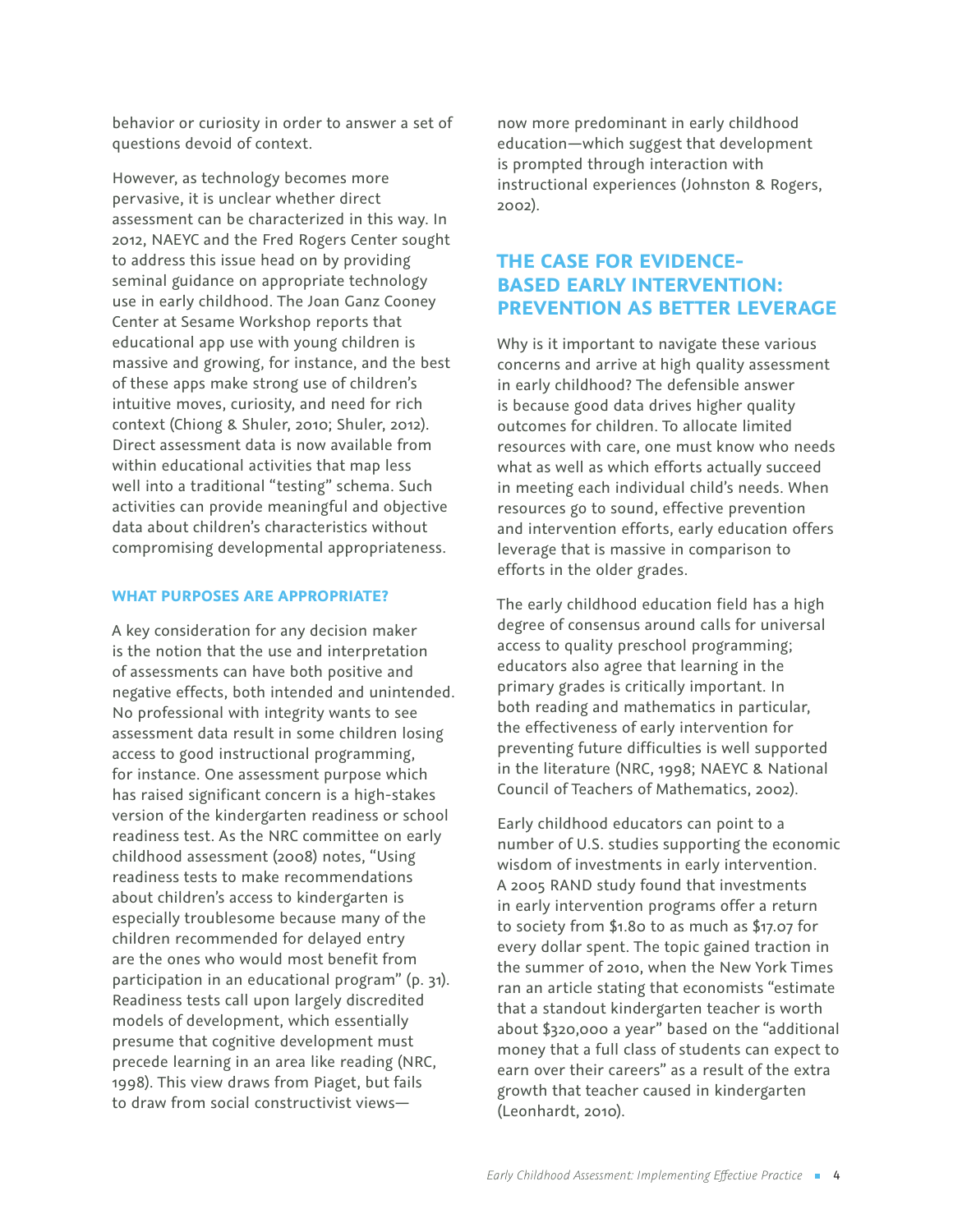Longitudinal studies of high quality prekindergarten programs reveal that participating students benefit in a multitude of ways: increased high school graduation rates and decreased rates of both special education placement and crime or delinquency (Chicago Longitudinal Study); improved performance on standardized tests in later schooling and decreased chances of grade retention (Yale University Child Study Center); lower rates of teen pregnancy (The Carolina Abecedarian Project); and higher rates of employment and higher wages as adults (The High/Scope Perry Preschool Project) (Pre-K Now, 2010).

The case for early intervention in elementary schools, beginning in kindergarten, is clearest in the literature on how reading skills develop—or don't. When children enter school with poor pre-literacy skills, they typically experience a "Matthew Effect" (Stanovich, 1986). The effect is named for a story from the Bible in which the poor get poorer and the rich get richer. In reading, starting with lower initial skills strongly tends to lead to slower rates of growth in reading. As Juel (1988) explains, better readers read more words. In her renowned study, by the end of first grade, better readers had on average seen 18,681 words in classroom texts, while poorer readers averaged just 9,975 words. Starting off with lower skills resulted in about half as much practice with reading, and half the exposure to written vocabulary.

As weak readers establish slower rates of reading, secondary problems often begin to emerge. Steele (2004) points to evidence of "frustration, anxiety, behavior problems, greater academic deficiencies, and subsequent motivation problems" developing for weaker readers. Perhaps in part because of these compounding issues, academic problems not identified prior to 3rd grade are extremely resistant to even highly intense remedial efforts (Torgesen et al., 2001). Good, Simmons and Smith (1998), members of the team creating DIBELS (Dynamic Indicators of Basic Early Literacy Skills), conclude the following: "[B]y the end of first grade and beginning of

second grade, students on low developmental reading trajectories face nearly insurmountable obstacles to catching up with their peers. The answer lies in the early identification of children with deficits in crucial early literacy skills and enhancing their acquisition of those skills."

In mathematics, research evidence supports a similar "Matthew Effect" wherein the students who enter with weaknesses experience slower growth and gaps widen (Morgan, Farkas, & Wu, 2011). Researchers have focused on a critical early building block, number sense, which differentiates students at risk in terms of mathematical achievement as early as kindergarten (Jordan, Glutting, & Ramineni, 2010). When students begin school with a weak sense of how number and quantity work, their growth tends to be slowed across a breadth of mathematical topics. Fortunately, early screening for mathematical risk is becoming more and more accurate (Gersten et al., 2012), and interventions for kindergarten and first grade students at risk are proving increasingly successful at remediating skill deficits (e.g., Fuchs, Fuchs & Compton, 2012).

When assessment data can work to match students at risk with effective early interventions, action is imperative; mathematics achievement is increasingly important in our society. Low mathematical achievement in school decreases a student's chances of post-secondary educational opportunity and increases risk for lifelong social and economic difficulties (Rivera-Batiz, 1992; National Mathematics Advisory Panel, 2008).

Two critical social concerns drive much of the push for the early identification of academic risk: 1) prevention of academic disabilities, and 2) closure of academic achievement gaps across racial and socioeconomic groups. Given good child-level data on the foundational proficiencies which are known to strongly predict future achievement in mathematics or literacy, disabilities can be prevented (Fletcher et al., 2007; Steele, 2004). A preventive framework which uses early and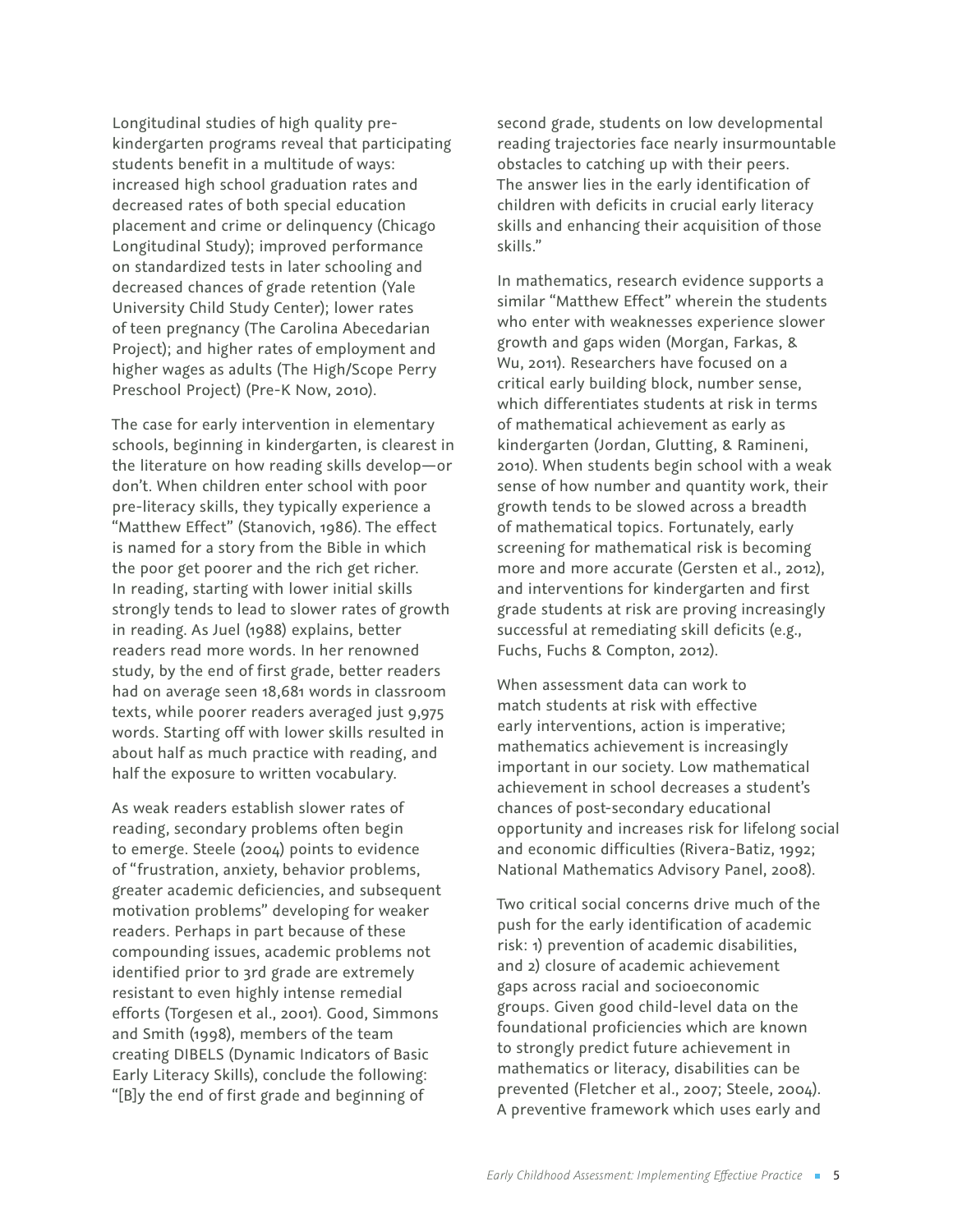ongoing assessment to drive intervention can substantially reduce the number of students with learning disabilities (Gibbons, 2008).

Groups focused on achievement gaps have increasingly determined what the Association for Supervision and Curriculum Development (ASCD) stated in their 2006 Infobrief: "Early intervention is the most cost-effective approach to closing the achievement gap" (p. 3). Perez-Johnson and Maynard (2007) note about their own research efforts, "Our focus on the period of early childhood stems from two critical research-based observations. First, early childhood is when achievement gaps first emerge. Second, early childhood represents an optimal period for intervention, because gaps compound and become more costly and difficult to address as time passes by" (p. 588).

# **PURSUING ASSESSMENTS FOR EARLY LEARNING AND INTERVENTION**

The remainder of this document takes the view that there is high potential value in reliable and valid data on student proficiencies, including in literacy and mathematics, and that direct assessments of students in pre-kindergarten through 3rd grade have an appropriate role in generating such data. The four sets of professional guidelines mentioned earlier, all of which also take this view, are referenced here in greater detail for their guidance on assessment purposes and methods.

## **PURPOSES OF ASSESSMENT**

Recommendations from all of the major documents reviewed include an emphasis on purpose-driven assessment. Purposes should be explicit and public (NRC, 2008), specific (NAEYC/ SDE, 2003), and beneficial (NEGP 1998; NAEYC/ NAECS/SDE 2003, DEC 2007, NRC 2008). All groups note that technical adequacy demands necessarily vary across purposes. For this reason, an assessment appropriate to a purpose like classroom instructional planning should not

be enlisted in a high-stakes program evaluation decision unless another review of the tool, with respect to this new purpose, is accomplished.

Broadly, the major documents agree that assessment purposes cluster around three main objectives: eligibility determination, instructional planning, and evaluation. The NEGP (1998, p. 7) offers these four categories:

- assessments to support learning
- assessments for identification of special needs
- assessments for program evaluation and monitoring trends
- assessments for high-stakes accountability

The set is further elaborated into seven specific purposes for children with disabilities by the DEC (2007). Most of these pertain as well to all students:

- 1. screening
- 2. diagnosis (or identification) of delay or disability
- 3. eligibility determination for early intervention or special education services
- 4. instructional program planning/intervention assessment
- 5. placement
- 6. progress monitoring
- 7. program evaluation

## **Decisions for Classroom Instruction**

Within the purposes which most closely pertain to classroom instruction (1, 4, and 6 above), three different questions about students are important. Screening addresses a question highly pertinent to schools using a Response to Intervention (RTI) model: Which students are at risk of poor outcomes in which areas, and should be offered more intensity of instruction? A variety of test and non-test assessment information addresses another question for instructional or intervention planning: What do I still need to teach to my students or a particular student? Finally, when instruction or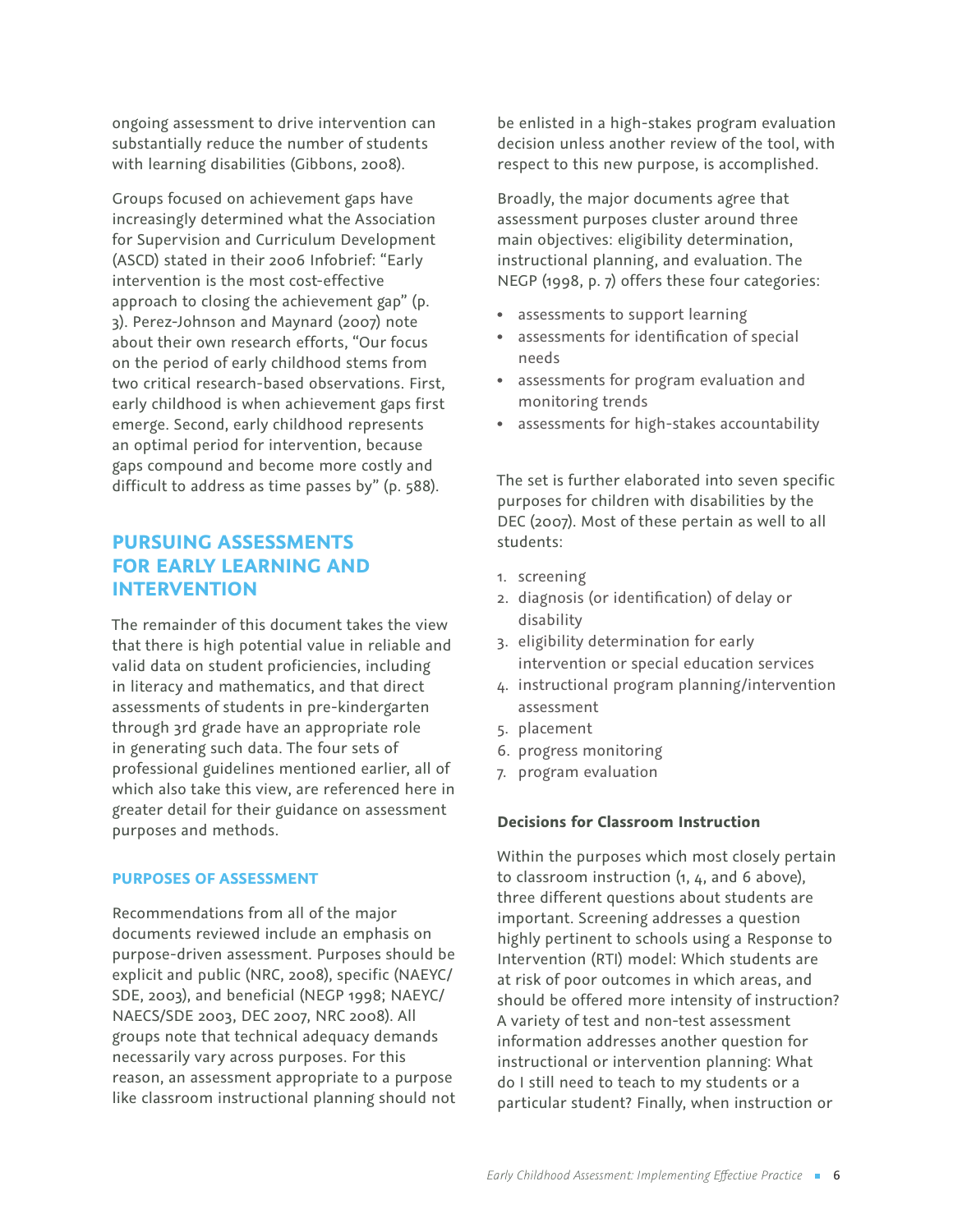interventions are underway, a question about effectiveness emerges: How much student progress is occurring?

The National Research Council committee on early childhood assessment (2008) describes it this way: "In addition to using assessment information to establish a descriptive picture of children's strengths and needs and to plan for instruction… teachers… need to collect ongoing assessment information to track their learning over time" (p. 32).

#### **METHODS OF ASSESSMENT**

In early childhood, debate over assessment methods is strong. Nonetheless, from the four major sets of guidelines consulted here, consensus is evident around two main themes. First, assessment in early childhood should employ a variety of methods. Second, methods need to reach toward authentic assessment.

#### **Multiple Methods**

To begin considering the principle of using multiple methods, we need to first know what methods make up the range of approaches used in early childhood assessment.

- NAEYC and NAECS/SDE (2003) list five methods in their definition of assessment: "Assessment: A systematic procedure for obtaining information from **observation**, **interviews**, **portfolios**, **projects**, **tests**, and other sources that can be used to make judgments about children's characteristics"  $(p. 27)$ .
- The DEC (2007) offers the following list: "Potential assessment tools include: (1) **record review/developmental history**, (2) **interviews**, (3) **observations**, (4) **checklists/ rating scales**, (5) **portfolios**, and (6) **tests**" (p. 13).
- The NRC committee on early mathematics learning recommendations (2009) offers three broad categories of assessment methods useful for formative purposes:

**observations**, **tasks**, and **interviews**. Tasks include those on **tests**.

All of the major sets of guidelines call for reliance upon a variety of assessment methods. In part, this point relates to the need for matching assessment purpose to assessment tool; different purposes will require different approaches. More particularly, good assessment will produce evidence about both what children can do and how children think about concepts. Both behaviors and cognitive explanations are valuable sources for the purpose of generating a comprehensive picture (NRC, 2009).

Tasks, including tests, tend to give evidence of what children can do, particularly when those tests are flexible or adaptive enough to reach toward a student's particular abilities. When insufficiently flexible, a test may result only in evidence of what a child cannot do; adaptive tests may offer greater reach toward showing where a child can succeed. Scaffolded tasks reach beyond what the child can do independently to show what the child is ready to do. Observations can also show what children can do, with some allowing children more latitude to initiate what kind of learning they are engaging with, with the assessment tool following their lead. Interviews allow teachers and students to "go beyond observation and tasks to probe the child's thinking" (NRC, 2009, p. 262). Assessment of young children should balance the task approach, observations, and interviews to robustly capture what students understand and can do (NEGP, 1998; NAEYC & NAECS/SDE, 2003; DEC, 2007; NRC, 2008; NRC, 2009).

## **Authentic Assessment**

In addition to a call for multiple methods of assessment, the four major guideline documents also call for some version of "authenticity" in assessment methods. DEC (2007) explains that this encompasses tests as well as other methods: "Tests may be normreferenced, criterion-referenced or curriculum-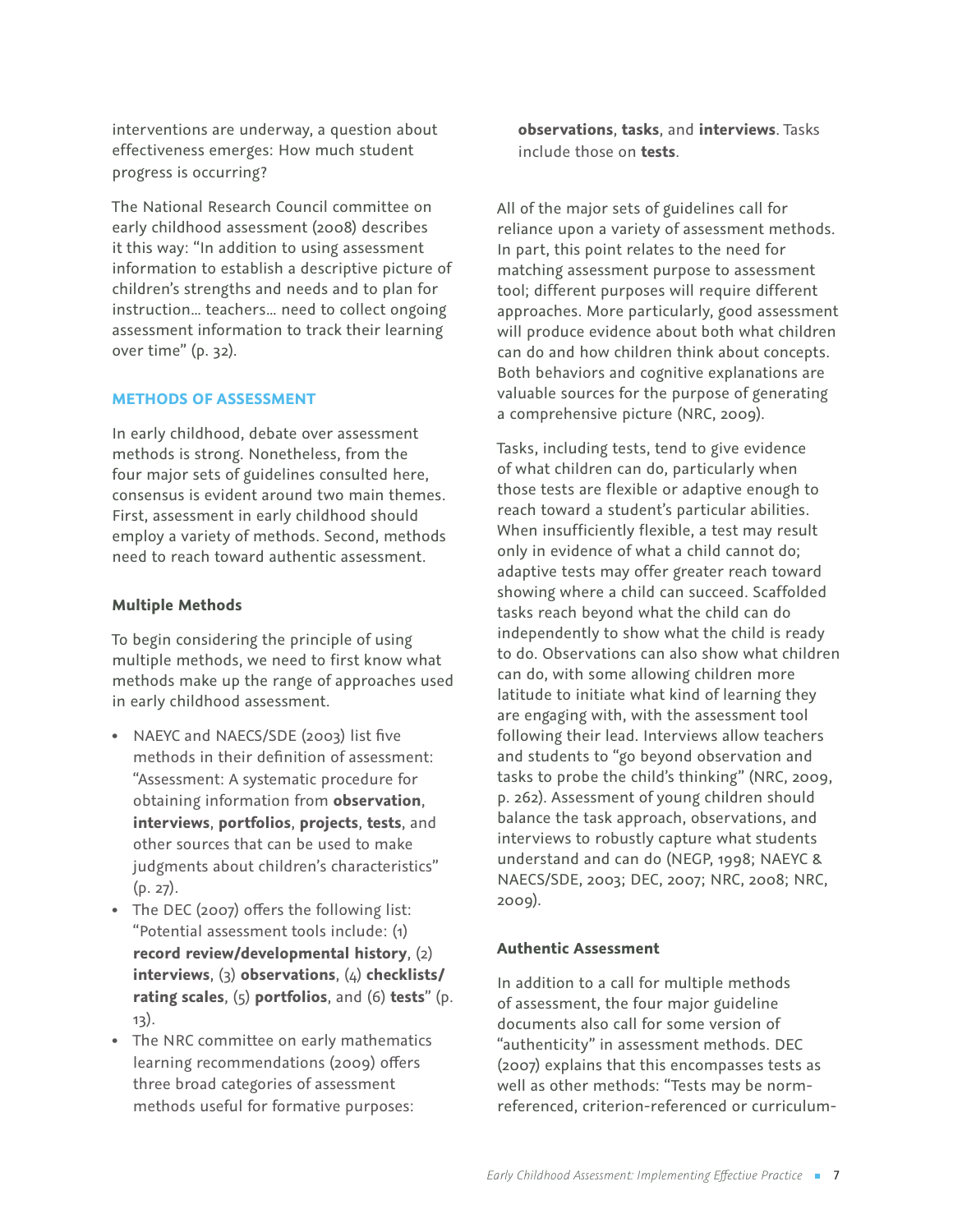based; however, the most reliable outcomes for young children are generated when these tools are used within an authentic assessment model" (p. 13).

NAEYC and NAECS/SDE (2003) emphasize that assessment data should be gathered from "realistic settings and situations that reflect children's actual performance." Authentic assessment includes observations and tasks that occur in the context of regular play or activities, in settings typical to the child. They are "child-centered and interactive," resulting in more easily generalized information about "the child's ability to interact with the everyday environment." Authentic assessments capture

"a large number of behaviors across multiple domains…[and] allow the child multiple opportunities to demonstrate a behavior or skill in multiple settings with preferred and multiple partners, objects, and materials, resulting in a more valid estimate of developmental status" (DEC, 2007, p. 14).

When students' performance on standard tasks or protocols is complemented with observations about what a child can do in 'realworld' environments or with particular people, the resulting rich data may offer educators more insight into each child's unique strengths and needs.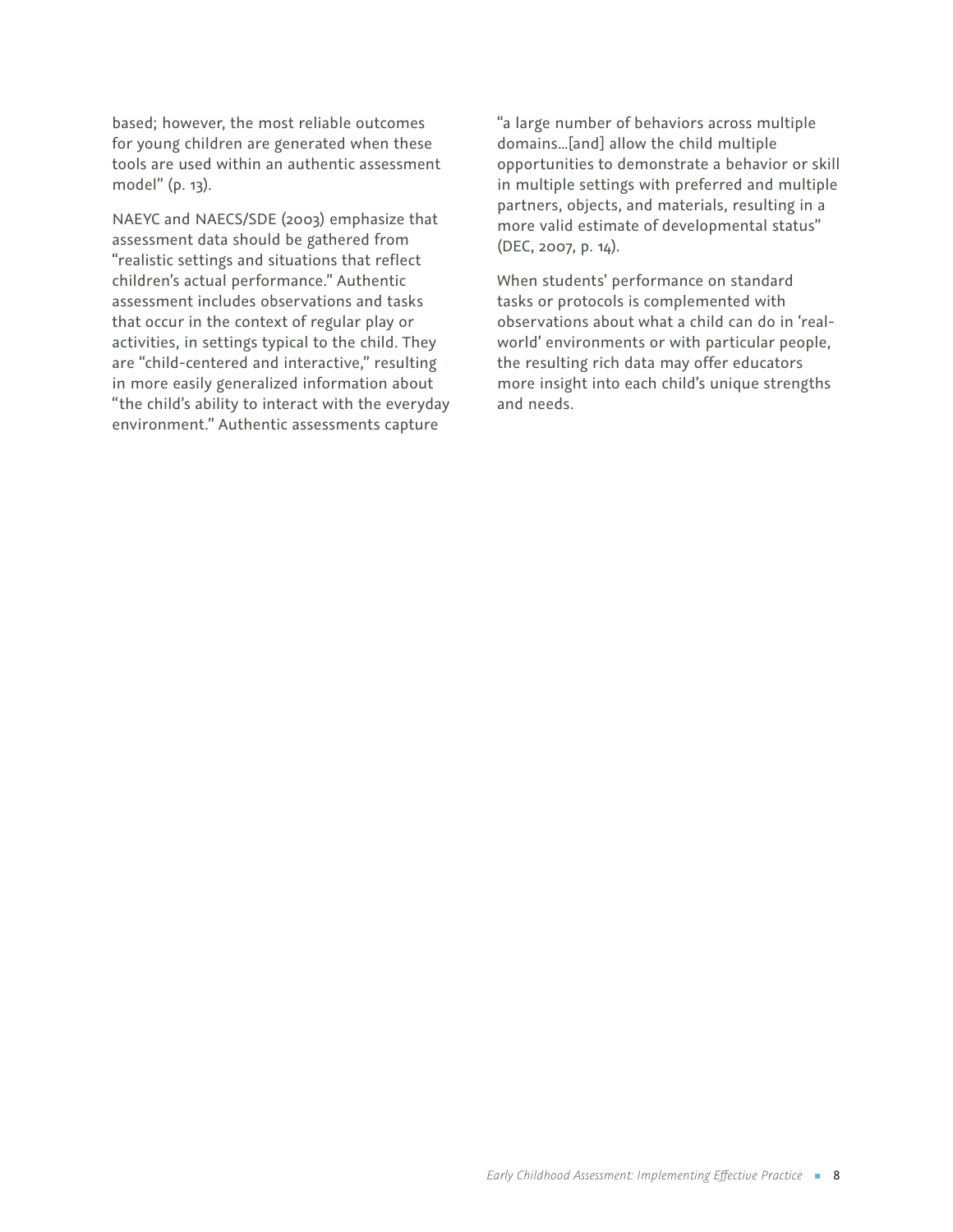# **BUILDING AN EARLY CHILDHOOD ASSESSMENT PLAN**

The goal of planning a quality assessment solution for early learners can be met by applying the research and best practices reviewed above. To do so, a team of assessment and instructional leaders might work through assessment considerations in three related and cumulative steps. These steps are to consider alignment of assessment tools to:

- 1. domains of instruction or intervention
- 2. assessment purposes
- 3. assessment methods

To support assessment and instructional leaders in each of these three steps, sample tables are offered below as a framework for discussion and consideration.

#### **STEP 1: DOMAINS: INSTRUCTION & ASSESSMENT**

In starting to plan assessment implementations in the early grades (pre-kindergarten  $-$  3rd grade), it is important to begin with the educational program's goals for instruction and intervention as a starting point. Instruction and assessment should be aligned. Using the chart below, make explicit how *what will be measured* compares with *what will be taught*. Which domains are taught but may not be assessed? For each area assessed, is there an opportunity to learn? Sometimes we assess in areas outside of learning—many programs screen for vision and hearing, for instance—but an intervention such as communication with families is the goal.

| <b>WHAT IS THE DOMAIN OF FOCUS?</b>    | <b>WILL THIS BE A GOAL</b><br><b>FOR INSTRUCTION</b><br><b>OR INTERVENTION?</b> | <b>WILL THIS BE</b><br><b>ASSESSED?</b> |
|----------------------------------------|---------------------------------------------------------------------------------|-----------------------------------------|
| Example: Mathematics skill development | Yes, both                                                                       |                                         |
|                                        |                                                                                 |                                         |
|                                        |                                                                                 |                                         |
|                                        |                                                                                 |                                         |
|                                        |                                                                                 |                                         |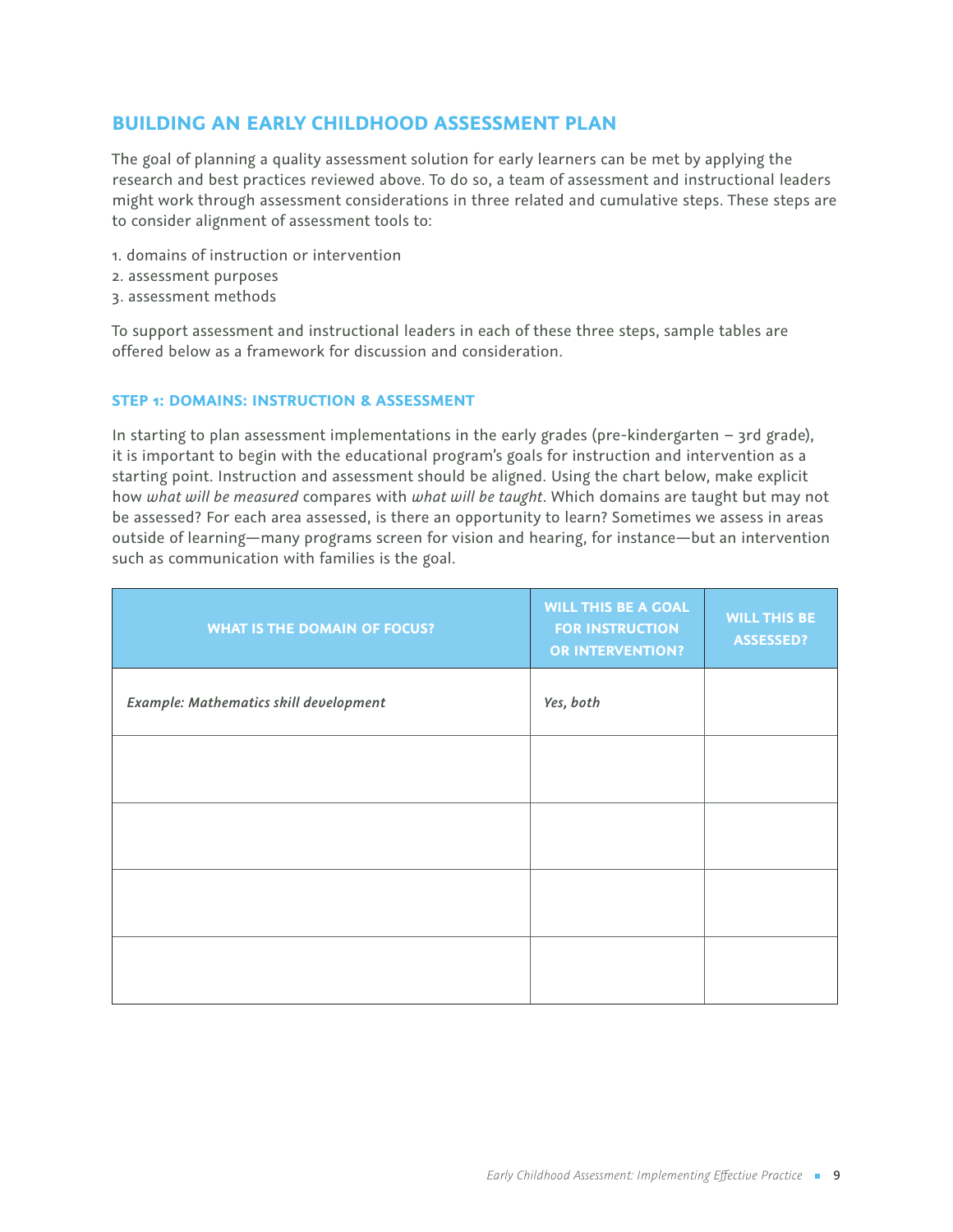#### **STEP 2: ASSESSMENT PURPOSE: INFORMING EXPLICIT DECISIONS**

In building a plan for assessment in each domain of interest, purpose is an important starting point. Purposes should translate clearly into decisions. In sorting out purposes for assessment, one might ask: What decisions should be informed by the resulting data? By pinning these down, it becomes possible to see whether and how each decision results in clear benefit to the students being assessed.

We can think of assessment purposes as clustering broadly into decisions about *eligibility*, *instructional planning*, and *effectiveness (evaluation)*. For each of these three categories, in the three tables below, list which decisions should be informed by data, which type of assessment is designed for this purpose and which specific assessment tools you are considering. An example is offered in the domain of early literacy, drawing from a tiered intervention model like Response to Intervention (RTI).

| <b>ELIGIBILITY</b>                                                  |                                                                                             |                                                                                |  |
|---------------------------------------------------------------------|---------------------------------------------------------------------------------------------|--------------------------------------------------------------------------------|--|
| <b>WHAT DATA-DRIVEN DECISION DO</b><br><b>WE NEED TO MAKE?</b>      | <b>WHAT TYPE OF</b><br><b>ASSESSMENT CAN</b><br><b>HELP INFORM THIS</b><br><b>DECISION?</b> | <b>WHAT ARE THE</b><br><b>CANDIDATE ASSESSMENT</b><br><b>TOOLS WE CAN USE?</b> |  |
| Example: Which students may need intervention in<br>early literacy? | <b>Screening</b>                                                                            |                                                                                |  |
|                                                                     |                                                                                             |                                                                                |  |
|                                                                     |                                                                                             |                                                                                |  |
|                                                                     |                                                                                             |                                                                                |  |
|                                                                     |                                                                                             |                                                                                |  |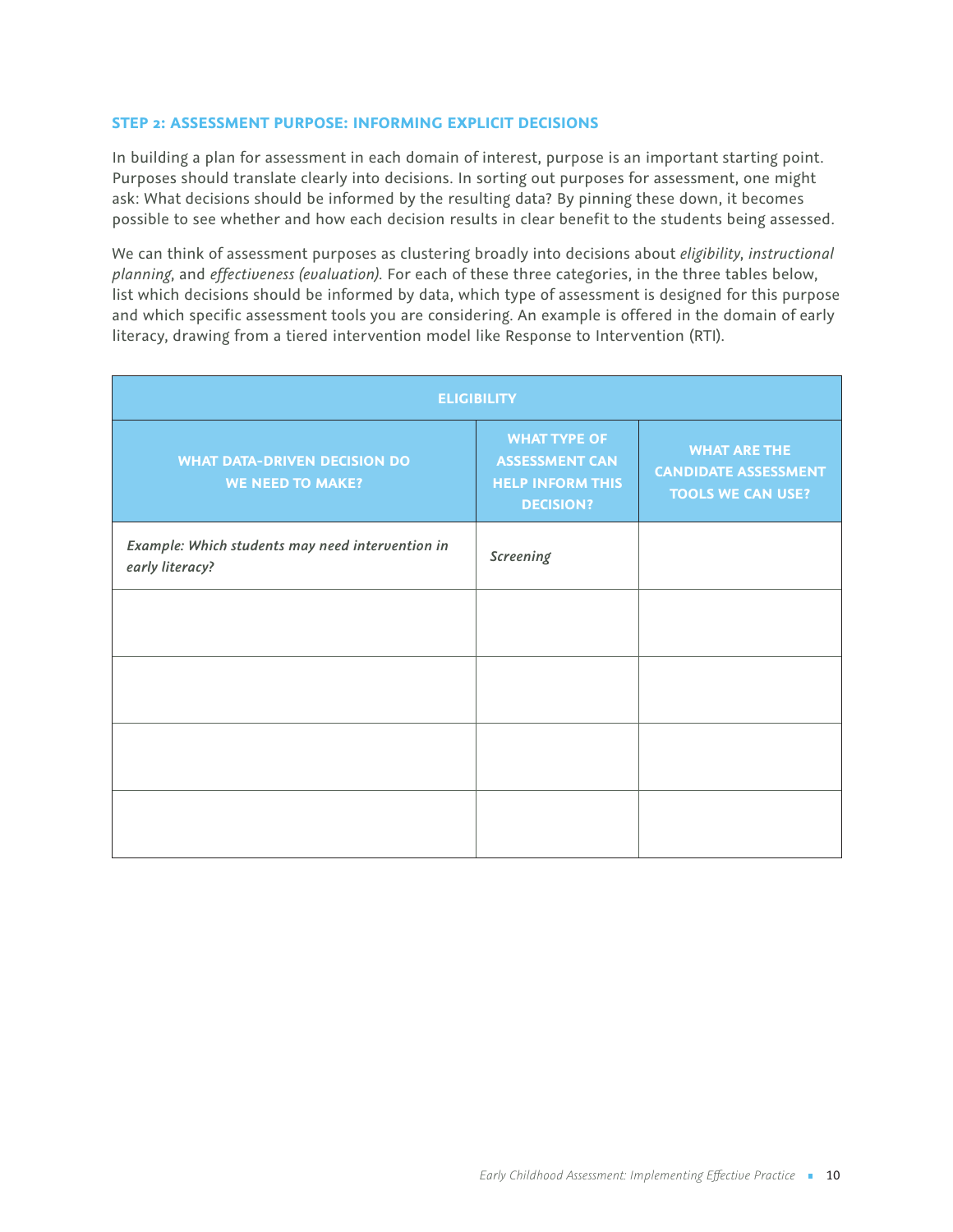| <b>INSTRUCTIONAL PLANNING</b>                                                       |                                                                                             |                                                                                |  |  |
|-------------------------------------------------------------------------------------|---------------------------------------------------------------------------------------------|--------------------------------------------------------------------------------|--|--|
| <b>WHAT DATA-DRIVEN DECISION DO</b><br><b>WE NEED TO MAKE?</b>                      | <b>WHAT TYPE OF</b><br><b>ASSESSMENT CAN</b><br><b>HELP INFORM THIS</b><br><b>DECISION?</b> | <b>WHAT ARE THE</b><br><b>CANDIDATE ASSESSMENT</b><br><b>TOOLS WE CAN USE?</b> |  |  |
| Example: In which specific areas of literacy does the<br>student need intervention? | <b>Instructional</b><br>planning / skills<br>diagnostics                                    |                                                                                |  |  |
|                                                                                     |                                                                                             |                                                                                |  |  |
|                                                                                     |                                                                                             |                                                                                |  |  |
|                                                                                     |                                                                                             |                                                                                |  |  |

| <b>EFFECTIVENESS (EVALUATION)</b>                                              |                                                                                             |                                                                                |  |
|--------------------------------------------------------------------------------|---------------------------------------------------------------------------------------------|--------------------------------------------------------------------------------|--|
| <b>WHAT DATA-DRIVEN DECISION DO</b><br><b>WE NEED TO MAKE?</b>                 | <b>WHAT TYPE OF</b><br><b>ASSESSMENT CAN</b><br><b>HELP INFORM THIS</b><br><b>DECISION?</b> | <b>WHAT ARE THE</b><br><b>CANDIDATE ASSESSMENT</b><br><b>TOOLS WE CAN USE?</b> |  |
| Example: How much progress are students making in<br>the intervention program? | <b>Progress Monitoring</b>                                                                  |                                                                                |  |
|                                                                                |                                                                                             |                                                                                |  |
|                                                                                |                                                                                             |                                                                                |  |
|                                                                                |                                                                                             |                                                                                |  |
|                                                                                |                                                                                             |                                                                                |  |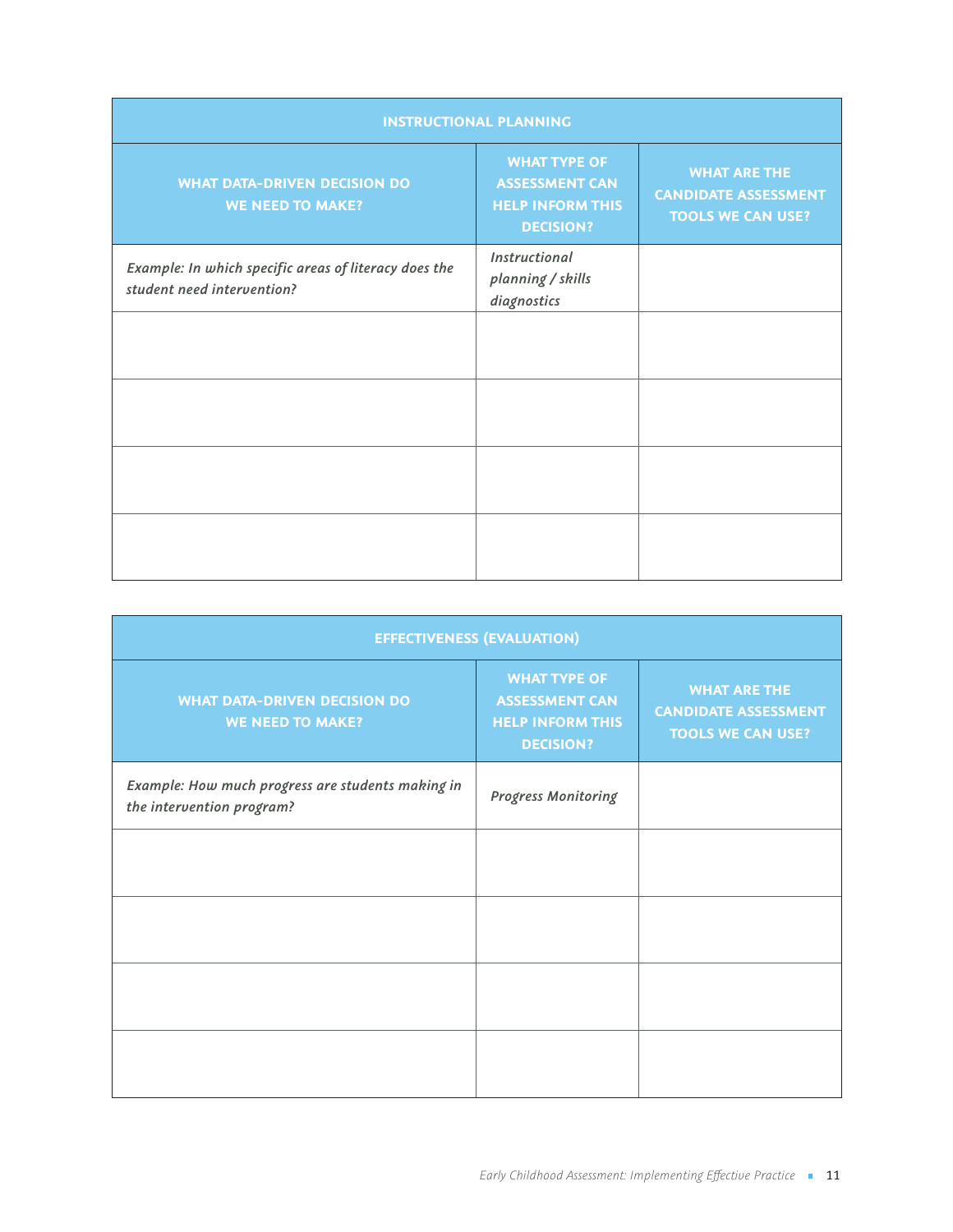#### **STEP 3: ASSESSMENT METHODS: MULTIPLE AND AUTHENTIC**

Once the decisions that need to be informed by assessment data have been inventoried across all domains, the full list of candidate assessments can be reviewed. A review should certainly include a hard look at technical adequacy: does a particular tool have the level of reliability, validity, and other properties required for informing a particular decision?

Another important review of candidate tools, though, should focus on the method of assessment itself. For instance, are all of the candidate tools tests, or do some enlist observations, interviews, or embedded tasks? Which make use of technology? Which provide evidence of what a student *can do*, or is *ready to do*, as compared with what a student *cannot do*? Which reach most toward authenticity by making use of realistic and everyday situations, incorporating an element of interaction or accommodating multiple behaviors across multiple settings and situations? It is important to note that authenticity does not simply go hand in hand with a particular method. Each method of assessment, whether an observational tool or a test, may incorporate more or fewer features of authenticity (such as use of feedback or of activities and materials that are similar to those used in the classroom or home setting).

For each of the candidate tools identified in Step 2, fill in the table below to paint a clear picture of the various assessment methods under consideration, as well as the degree to which the various tools incorporate authentic features.

| <b>WHAT IS THE</b><br><b>CANDIDATE</b><br><b>ASSESSMENT</b><br><b>TOOL?</b> | <b>WHAT IS THE</b><br><b>ASSESSMENT</b><br><b>METHOD USED?</b> | WHERE /<br><b>HOW IS IT</b><br><b>ADMINISTERED?</b>      | <b>WHAT</b><br><b>INFORMATION/</b><br><b>EVIDENCE DOES IT</b><br><b>PROVIDE ABOUT</b><br><b>STUDENTS (I.E.</b><br><b>CAN DO, CANNOT</b><br><b>DO, READY TO DO)?</b> | <b>WHICH FEATURES</b><br>OF THIS TOOL<br><b>REACH TOWARD</b><br><b>AUTHENTICITY?</b>                                                               |
|-----------------------------------------------------------------------------|----------------------------------------------------------------|----------------------------------------------------------|---------------------------------------------------------------------------------------------------------------------------------------------------------------------|----------------------------------------------------------------------------------------------------------------------------------------------------|
| Example:<br>Learning<br><b>behaviors</b><br>checklist                       | <b>Observation</b>                                             | Classroom;<br>teacher completes<br>checklist on<br>paper | Can the student<br>do the learning<br>behaviors (e.g.,<br>following directions,<br>asking questions)?                                                               | Takes place in<br>student's everyday<br>context, across<br>multiple settings<br>and situations,<br>with multiple<br>opportunities for<br>evidence. |
|                                                                             |                                                                |                                                          |                                                                                                                                                                     |                                                                                                                                                    |

*(table continues on next page)*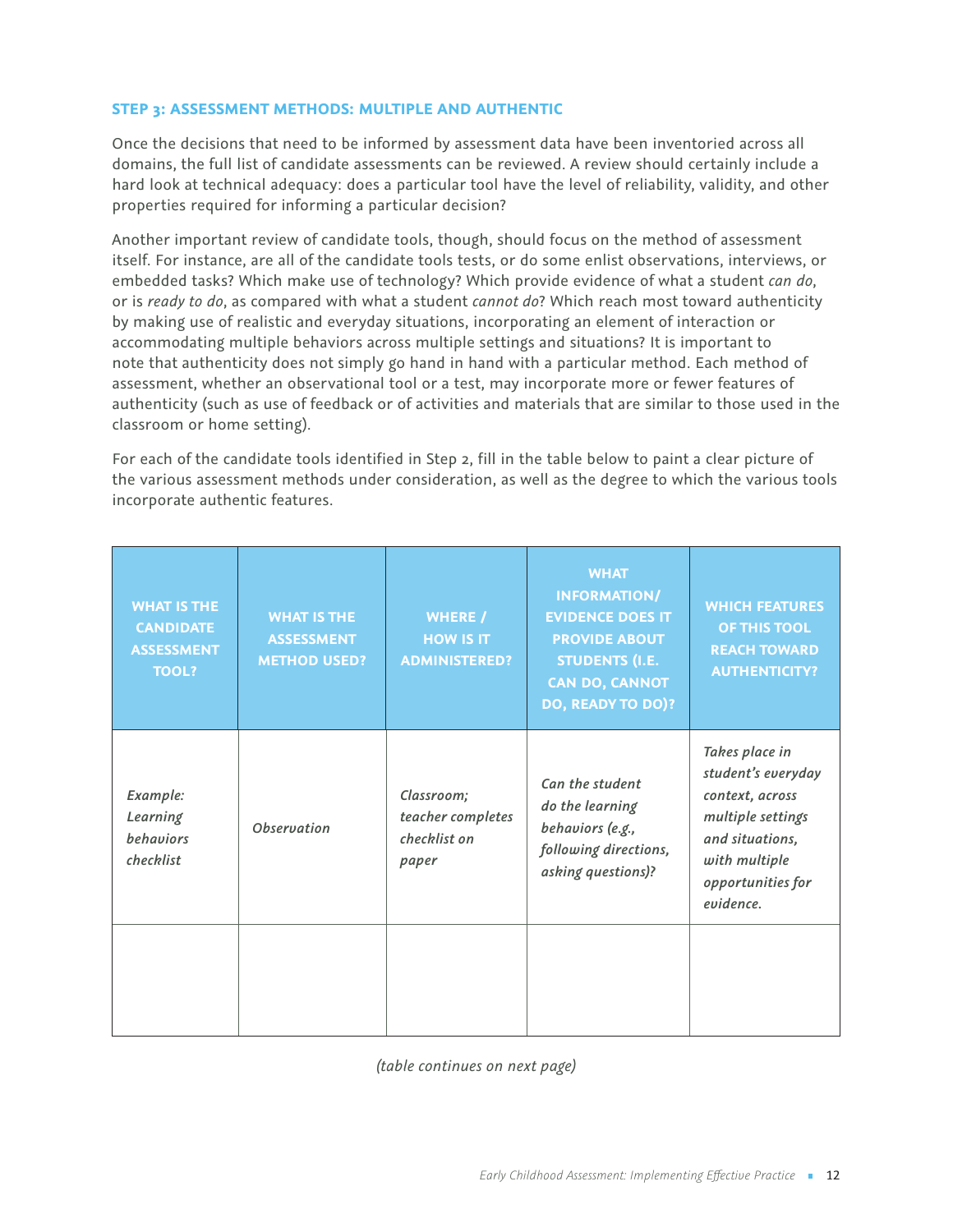| <b>WHAT IS THE</b><br><b>CANDIDATE</b><br><b>ASSESSMENT</b><br><b>TOOL?</b> | <b>WHAT IS THE</b><br><b>ASSESSMENT</b><br><b>METHOD USED?</b> | WHERE /<br><b>HOW IS IT</b><br><b>ADMINISTERED?</b> | <b>WHAT</b><br><b>INFORMATION/</b><br><b>EVIDENCE DOES IT</b><br><b>PROVIDE ABOUT</b><br><b>STUDENTS (I.E.</b><br><b>CAN DO, CANNOT</b><br>DO, READY TO DO)? | <b>WHICH FEATURES</b><br>OF THIS TOOL<br><b>REACH TOWARD</b><br><b>AUTHENTICITY?</b> |
|-----------------------------------------------------------------------------|----------------------------------------------------------------|-----------------------------------------------------|--------------------------------------------------------------------------------------------------------------------------------------------------------------|--------------------------------------------------------------------------------------|
|                                                                             |                                                                |                                                     |                                                                                                                                                              |                                                                                      |
|                                                                             |                                                                |                                                     |                                                                                                                                                              |                                                                                      |
|                                                                             |                                                                |                                                     |                                                                                                                                                              |                                                                                      |
|                                                                             |                                                                |                                                     |                                                                                                                                                              |                                                                                      |

# **PUTTING IT ALL TOGETHER**

Research and professional best practices show us that early childhood is a place of tremendous leverage, but it is also a place for tremendous care and consideration. Given the potentially massive impact of appropriate, quality educational programs and interventions for children at these tender ages, relying on the best sources of data to inform decisions is critical.

In the early grades, an ideal assessment plan makes use of tools appropriate to each purpose and to young children; it also draws from multiple and authentic methods. It is designed to inform explicit decisions about eligibility, instructional planning, and effectiveness within domains that align to the educational program's goals for instruction and intervention. Most importantly, all aspects of the plan aim to clearly and effectively benefit the children assessed, while ensuring that no negative consequences are introduced. Good assessment planning and review provide a unique opportunity to do right by children and positively influence important outcomes in the near and long term.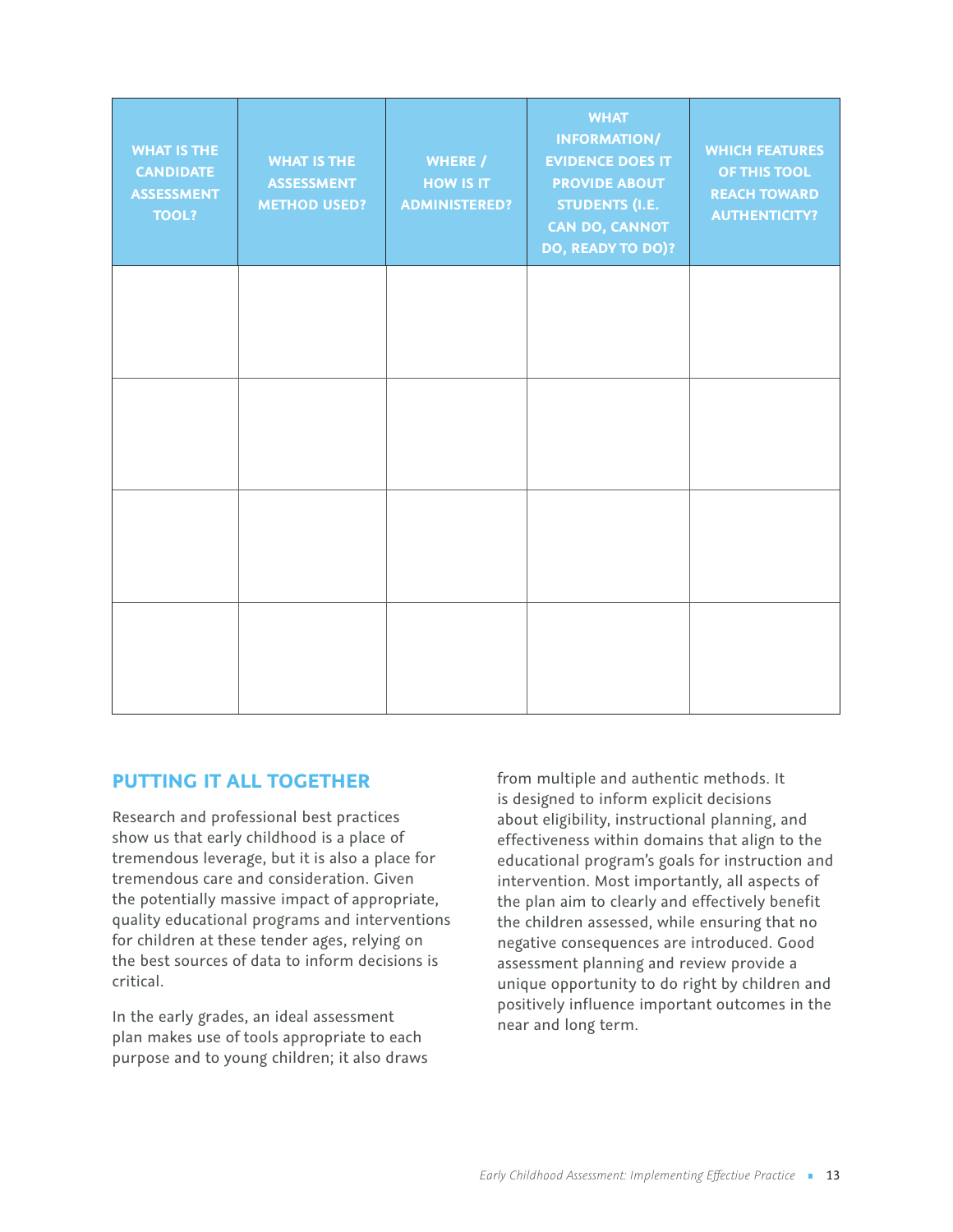## **REFERENCES**

- Alliance for Childhood. (2010). *Joint statement of early childhood health and education professionals on the Common Core Standards Initiative.* Retrieved October 28, 2010 from http://www.empoweredbyplay.org/2010/03/alliance-for-childhoods-joint-statement-of-early-childhood-health-and-education-professionals/
- Association for Supervision and Curriculum Development. (2006). Closing the gap: Early childhood education. *Infobrief*, 45, 1-8.
- Chiong, C. & Shuler, C. (2010). *Learning: Is there an app for that? Investigations of young children's usage and learning with mobile devices and apps.* (A report of the Joan Ganz Cooney Center at Sesame Workshop.) Retrieved June 2012 from http://www.joanganzcooneycenter.org/Reports-27.html
- Division for Early Childhood. (2007). *Promoting positive outcomes for children with disabilities: Recommendations for curriculum, assessment, and program evaluation.* Missoula, MT: Author.
- Fletcher, J. M., Lyon, G. R., Fuchs, L. S., & Barnes, M. A. (2007). *Learning disabilities: From identification to intervention.* New York: Guildford Press.
- Fuchs, L. S., Fuchs, D., & Compton, D. L. (2012). The early prevention of mathematics difficulty: Its power and limitations. *Journal of Learning Disabilities, 45(3)*, 257-269.
- Gersten, R., Clarke, B., Jordan, N. C., Newman-Gonchar, R., Haymond, K., & Wilkins, C. (2012). Universal screening in mathematics for the primary grades: Beginnings of a research base. *Exceptional Children, 78(4),* 423-445.
- Good, R. H., Simmons, D. C., & Smith, S. B. (1998). Effective academic interventions in the United States: Evaluating and enhancing the acquisition of early reading skills. *School Psychology Review*, 27(1), 45-56.
- Johnston, P. H. & Rogers, R. (2003). Early literacy development: The case for "informed assessment." In *Handbook of early literacy research* (S. B. Neuman & D. K. Dickinson, Eds.). New York: Guilford Press.
- Jordan, N. C., Glutting, J., & Ramineni, C. (2010). The importance of number sense to mathematics achievement in first and third grades. *Learning and Individual Differences*, 20, 82-88.
- Juel, C. (1988). Learning to read and write: A longitudinal study of 54 children from first through fourth grades. *Journal of Educational Psychology, 80,* 437–447.
- Leonhardt, D. (2010, July 27). The case for \$320,000 kindergarten teachers. New York Times. Retrieved October 28, 2010 at http://www.nytimes.com/2010/07/28/business/economy/28leonhardt. html? $r=1$
- Morgan, P. L., Farkas, G., & Wu, Q. (2011). Kindergarten children's growth trajectories in reading and mathematics: Who falls increasingly behind? *Journal of Learning Disabilities, 44(5)*, 472-488.
- National Association for the Education of Young Children (NAEYC) and the Fred Rogers Center for Early Learning and Children's Media at Saint Vincent College (2012). *Technology and Interactive Media as Tools in Early Childhood Programs Serving Children from Birth through Age 8.* Retrieved May 2012 at http://www.naeyc.org/content/technology-and-young-children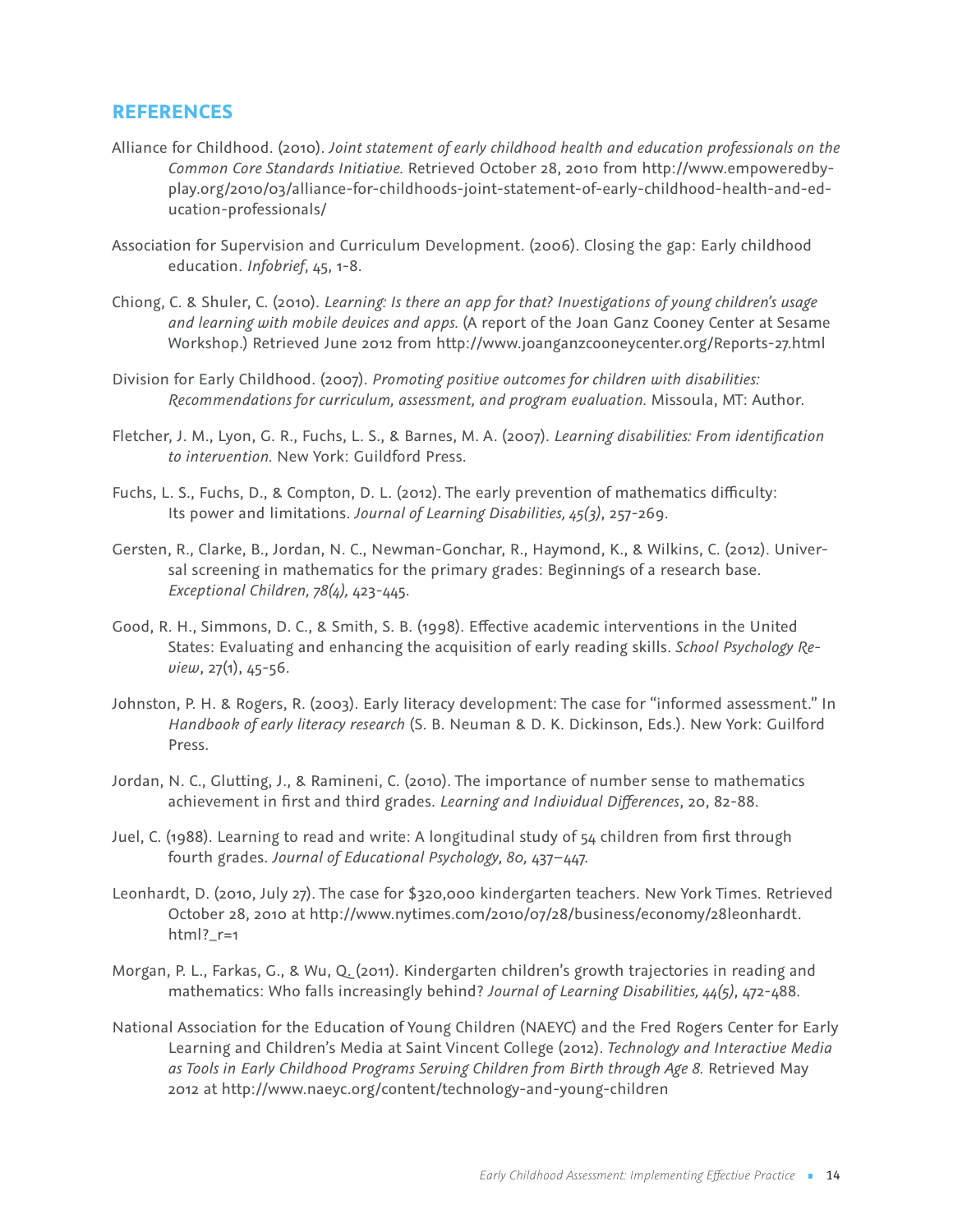- National Association for the Education of Young Children & National Association of Early Childhood Specialists in State Departments of Education. (2003). *Early childhood curriculum, assessment, and program evaluation.* Washington, DC: National Association for the Education of Young Children.
- National Education Goals Panel. (1998). *Principles and recommendations for early childhood assessments*  (L. Shepard, S. L. Kagan, & E. Wurtz, Eds.). Washington, DC: Author.
- National Research Council. (2009). *Mathematics learning in early childhood: Paths toward excellence and equity* (C. T. Cross, T. A. Woods, & H. Schweingruber, Eds.). Washington, DC: National Academies Press.
- National Research Council. (2008). *Early childhood assessment: Why, what, and how* (C. E. Snow & S. B. Van Hemel, Eds.). Washington, DC: National Academies Press.
- National Research Council. (1998). *Preventing reading difficulties in young children* (C.E. Snow, M.S. Burns, & P. Griffin, Eds.). Washington, DC: National Academy Press.
- Pre-K Now (2010). *The benefits of high-quality pre-K.* Retrieved October 28, 2010 at http://www.preknow.org/advocate/factsheets/benefits.cfm
- Perez-Johnson, I., & Maynard, R. (2007). The case for early, targeted interventions to prevent academic failure. *Peabody Journal of Education, 82(4),* 587-616.
- RAND. (2005). *Proven benefits of early childhood interventions: Research brief.* Santa Monica, CA: Author.
- Rivera-Batiz, F. L. (1992). Quantitative literacy and the likelihood of employment among young adults in the United States. *Journal of Human Resources, 27*, 313–328.
- Shuler, C. (2012). *iLearn II: An analysis of the education category of the iTunes App Store.* New York: The Joan Ganz Cooney Center at Sesame Workshop.
- Steele, M. (2004). Making the case for early identification and intervention for young children at risk for learning disabilities. *Early Childhood Education Journal, 32(2)*, 75-9.
- Torgesen, J.K., Rashotte, C.A., & Alexander, A.W. (2001). Principles of fluency instruction in reading: Relationships with established empirical outcomes. In M. Wolf (Ed.), *Dyslexia, fluency, and the brain* (pp. 333–335). Timonium, MD: York Press.
- Wurtzel, J., Marion, S., Perie, M., and Gong, B. (2009). The role of interim assessments in a comprehensive assessment system. In L. Pinkus (Ed.), *Meaningful measurement: The role of assessments in improving high school education in the Twenty-First Century* (pp. 77-94). Washington, DC: Alliance for Excellent Education.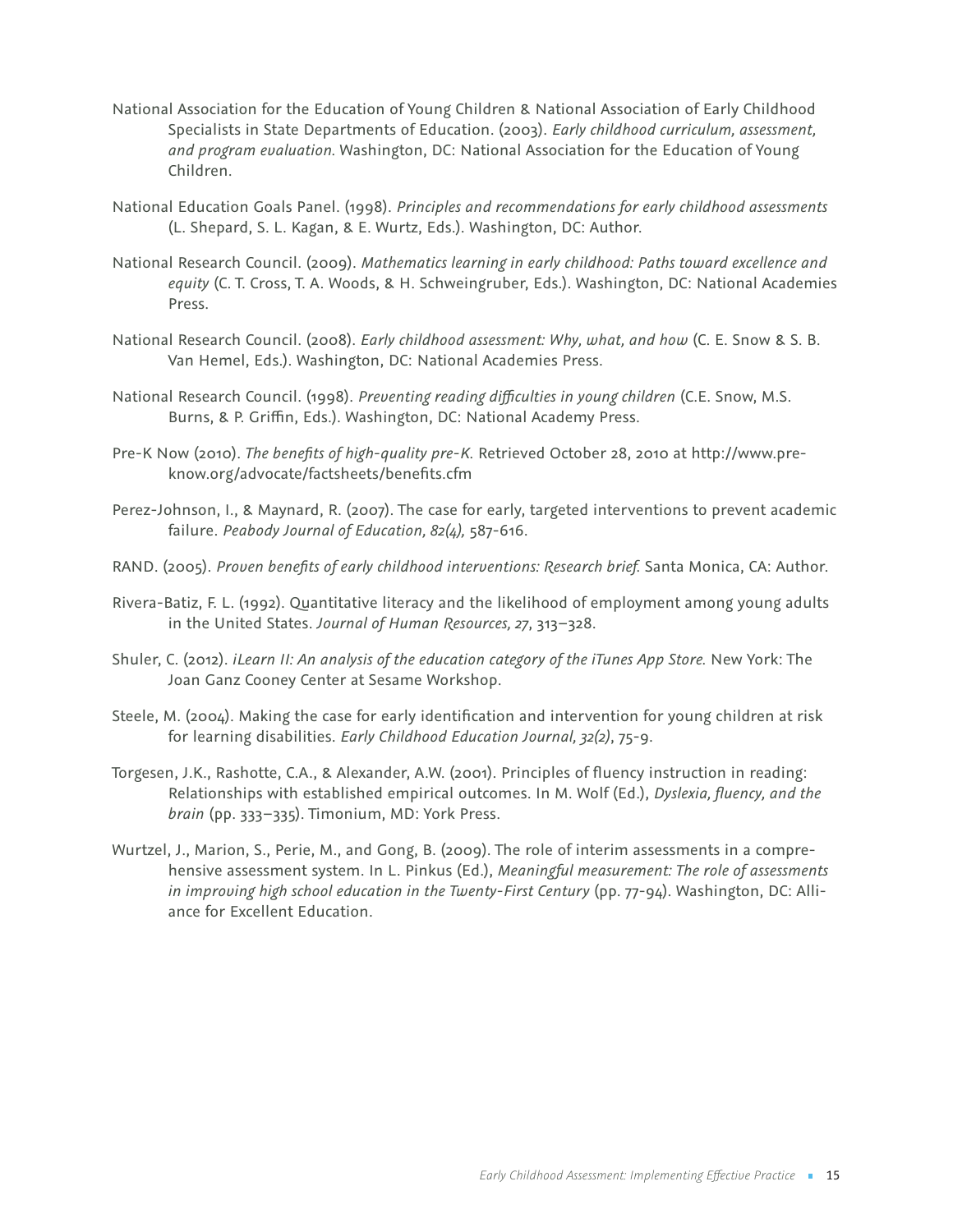# **APPENDIX: PROFESSIONAL GUIDELINES ON EARLY CHILDHOOD ASSESSMENT**

## **APPENDIX A: NEGP ASSESSMENT PRINCIPLES**

*National Education Goals Panel (NEGP), 1998, pp. 5-6*

- Assessment should bring about benefits for children. Gathering accurate information from young children is difficult and potentially stressful. Formal assessments may also be costly and take resources that could otherwise be spent directly on programs and services for young children. To warrant conducting assessments, there must be a clear benefit—either in direct services to the child or in improved quality.
- Assessments should be tailored to a specific purpose and should be reliable, valid, and fair for that purpose. Assessments designed for one purpose are not necessarily valid if used for other purposes. In the past, many of the abuses of testing with young children have occurred because of misuse. The recommendations in the sections that follow are tailored to specific assessment purposes.
- Assessment policies should be designed recognizing that reliability and validity of assessments increase with children's age. The younger the child, the more difficult it is to obtain reliable and valid assessment data. It is particularly difficult to assess children's cognitive abilities accurately before age 6. Because of problems with reliability and validity, some types of assessment should be postponed until children are older, while other types of assessment can be pursued, but only with necessary safeguards.
- Assessments should be age-appropriate in both content and the method of data collection. Assessments of young children should address the full range of early learning and development, including physical well-being and motor development; social and emotional development; approaches toward learning; language development; and cognition and general knowledge. Methods of assessment should recognize that children need familiar contexts in order to be able to demonstrate their abilities. Abstract paper-and-pencil tasks may make it especially difficult for young children to show what they know.
- Assessments should be linguistically appropriate, recognizing that to some extent all assessments are measures of language. Regardless of whether an assessment is intended to measure early reading skills, knowledge of color names, or learning potential, assessment results are easily confounded by language proficiency, especially for children who come from home backgrounds with limited exposure to English, for whom the assessment would essentially be an assessment of their English proficiency. Each child's first- and second-language development should be taken into account when determining appropriate assessment methods and in interpreting the meaning of assessment results.
- Parents should be a valued source of assessment information, as well as an audience for assessment results. Because of the fallibility of direct measures of young children, assessments should include multiple sources of evidence, especially reports from parents and teachers. Assessment results should be shared with parents as part of an ongoing process that involves parents in their child's education.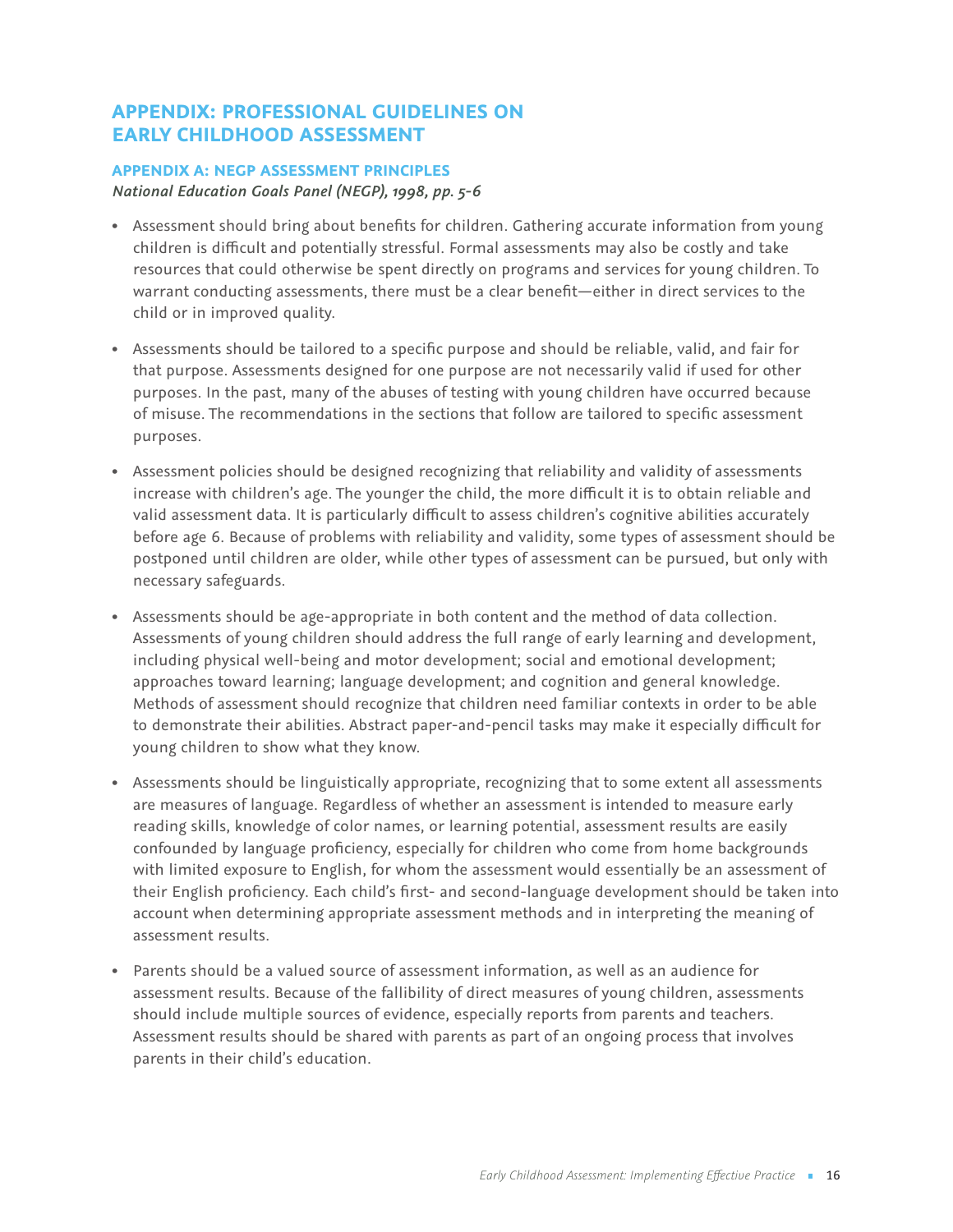## **APPENDIX B: NAEYC AND NAECS/SDE RECOMMENDATION AND INDICATORS OF ASSESSMENT EFFECTIVENESS**

## *National Association for the Education of Young Children (NAEYC) and National Association of Early Childhood Specialists in State Departments of Education (NAECS/SDE), 2003, pp.10-11*

**Key Recommendation:** Make ethical, appropriate, valid, and reliable assessment a central part of all early childhood programs. To assess young children's strengths, progress, and needs, use assessment methods that are developmentally appropriate, culturally and linguistically responsive, tied to children's daily activities, supported by professional development, inclusive of families, and connected to specific, beneficial purposes: (1) making sound decisions about teaching and learning, (2) identifying significant concerns that may require focused intervention for individual children, and (3) helping programs improve their educational and developmental interventions.

## **Indicators of Effectiveness:**

- Ethical principles guide assessment practices.
- Assessment instruments are used for their intended purposes.
- Assessments are appropriate for ages and other characteristics of children being assessed.
- Assessment instruments are in compliance with professional criteria for quality.
- What is assessed is developmentally and educationally significant.
- Assessment evidence is used to understand and improve learning.
- Assessment evidence is gathered from realistic settings and situations that reflect children's actual performance.
- Assessments use multiple sources of evidence gathered over time.
- Screening is always linked to follow-up.
- Use of individually administered, norm-referenced tests is limited.
- Staff and families are knowledgeable about assessment.

#### **APPENDIX C: DEC RECOMMENDATION AND CRITICAL ATTRIBUTES FOR ASSESSMENT**

*Division for Early Childhood (DEC), 2007, pp. 10-15*

**Key Recommendation:** Assessment is a shared experience between families and professionals in which information and ideas are exchanged to benefit a child's growth and development. Assessment practices should be integrated and individualized in order to: (a) answer the questions posed by the assessment team

(including family members); (b) integrate the child's everyday routines, interests, materials, caregivers, and play partners within the assessment process; and (c) develop a system for shared partnerships with professionals and families for the communication and collection of ongoing information valuable for teaching and learning. Therefore, assessment teams should implement a child- and familycentered, team based, and ecologically valid assessment process. This process should be designed to address each child's unique strengths and needs through authentic, developmentally appropriate, culturally and linguistically responsive, multidimensional assessment methods. The methods should be matched to the purpose for the assessment, linked to curriculum and intervention, and supported by professional development.

## **Critical Attributes:**

• Assessment tools have utility and are used for specific purposes.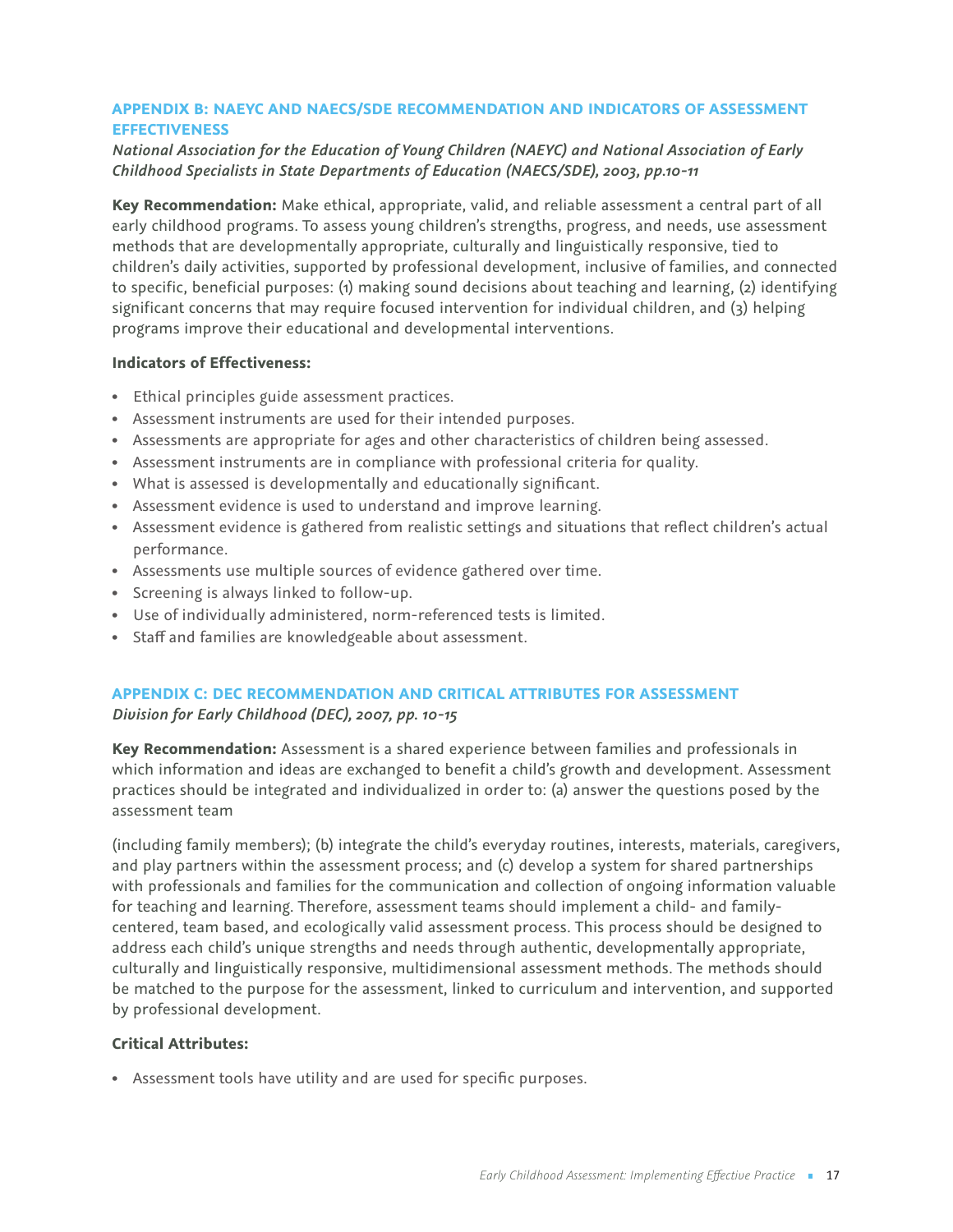- Assessment tools are authentic.
- Assessment tools have good psychometric qualities.

## **APPENDIX D: NRC GUIDELINES ON PURPOSES OF ASSESSMENT, INSTRUMENT SELECTION AND IMPLEMENTATION, AND SYSTEMS**  *National Research Council (NRC), 2008, p. 5-12*

# **Guidelines on Purposes of Assessment**

- (P-1) Public and private entities undertaking the assessment of young children should make the purposes of assessment explicit and public.
- (P-2) The assessment strategy—which assessments to use, how often to administer them, how long they should be, how the domain of items or children or programs should be sampled—should match the stated purpose and require the minimum amount of time to obtain valid results for that purpose. Even assessments that do not directly involve children, such as classroom observations, teacher rating forms, and collection of work products, impose a burden on adults and will require advance planning for using the information.
- (P-3) Those charged with selecting assessments need to weigh options carefully, considering the appropriateness of candidate assessments for the desired purpose and for use with all the subgroups of children to be included. Although the same measure may be used for more than one purpose, prior consideration of all potential purposes is essential, as is careful analysis of the actual content of the assessment instrument. Direct examination of the assessment items is important because the title of a measure does not always reflect the content.

#### **Guidelines on Instrument Selection and Implementation**

• (I-1) Selection of a tool or instrument should always include careful attention to its psychometric properties.

A. Assessment tools should be chosen that have been shown to have acceptable levels of validity and reliability evidence for the purposes for which they will be used and the populations that will be assessed.

B. Those charged with implementing assessment systems need to make sure that procedures are in place to examine validity data as part of instrument selection and then to examine the data being produced with the instrument to ensure that the scores being generated are valid for the purposes for which they are being used.

C. Test developers and others need to collect and make available evidence about the validity of inferences for language and cultural minority groups and for children with disabilities.

D. Program directors, policy makers, and others who select instruments for assessments should receive instruction in how to select and use assessment instruments.

- (I-2) Assessments should not be given without clear plans for follow-up steps that use the information productively and appropriately.
- (I-3) When assessments are carried out, primary caregivers should be informed in advance about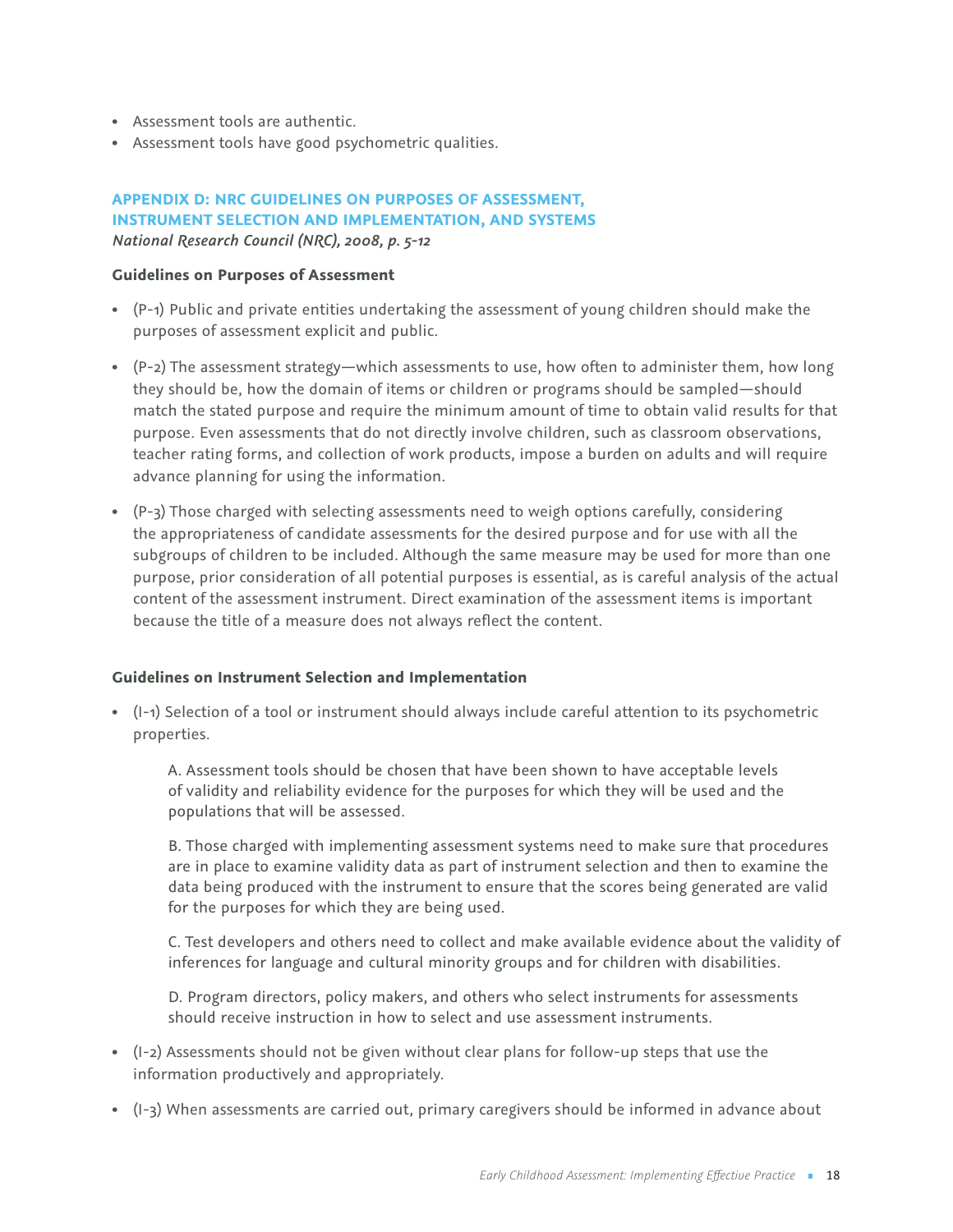their purposes and focus. When assessments are for screening purposes, primary caregivers should be informed promptly about the results, in particular whether they indicate a need for further diagnostic assessment.

- (I-4) Pediatricians, primary medical caregivers, and other qualified personnel should screen for maternal or family factors that might impact child outcomes—child abuse risk, maternal depression, and other factors known to relate to later outcomes.
- (I-5) Screening assessment should be done only when the available instruments are informative and have good predictive validity.
- (I-6) Assessors, teachers, and program administrators should be able to articulate the purpose of assessments to parents and others.
- (I-7) Assessors should be trained to meet a clearly specified level of expertise in administering assessments, should be monitored systematically, and should be reevaluated occasionally. Teachers or other program staff may administer assessments if they are carefully supervised and if reliability checks and monitoring are in place to ensure adherence to approved procedures.
- (I-8) States or other groups selecting high-stakes assessments should leave an audit trail—a public record of the decision making that was part of the design and development of the assessment system. These decisions would include why the assessment data are being collected, why a particular set of outcomes was selected for assessment, why the particular tools were selected, how the results will be reported and to whom, as well as how the assessors were trained and the assessment process was monitored.
- (I-9) For large-scale assessment systems, decisions regarding instrument selection or development for young children should be made by individuals with the requisite programmatic and technical knowledge and after careful consideration of a variety of factors, including existing research, recommended practice, and available resources. Given the broad-based knowledge needed to make such decisions wisely, they cannot be made by a single individual or by fiat in legislation. Policy and legislation should allow for the adoption of new instruments as they are developed and validated.
- (I-10) Assessment tools should be constructed and selected for use in accordance with principles of universal design, so they will be accessible to, valid, and appropriate for the greatest possible number of children. Children with disabilities may still need accommodations, but this need should be minimized.
- (I-11) Extreme caution needs to be exercised in reaching conclusions about the status and progress of, as well as the effectiveness of programs serving, young children with special needs, children from language-minority homes, and other children from groups not well represented in norming or validation samples, until more information about assessment use is available and better measures are developed.

## **Guidelines on Systems**

• (S-1) An effective early childhood assessment system must be part of a larger system with a strong infrastructure to support children's care and education. The infrastructure is the foundation on which the assessment systems rest and is critical to its smooth and effective functioning. The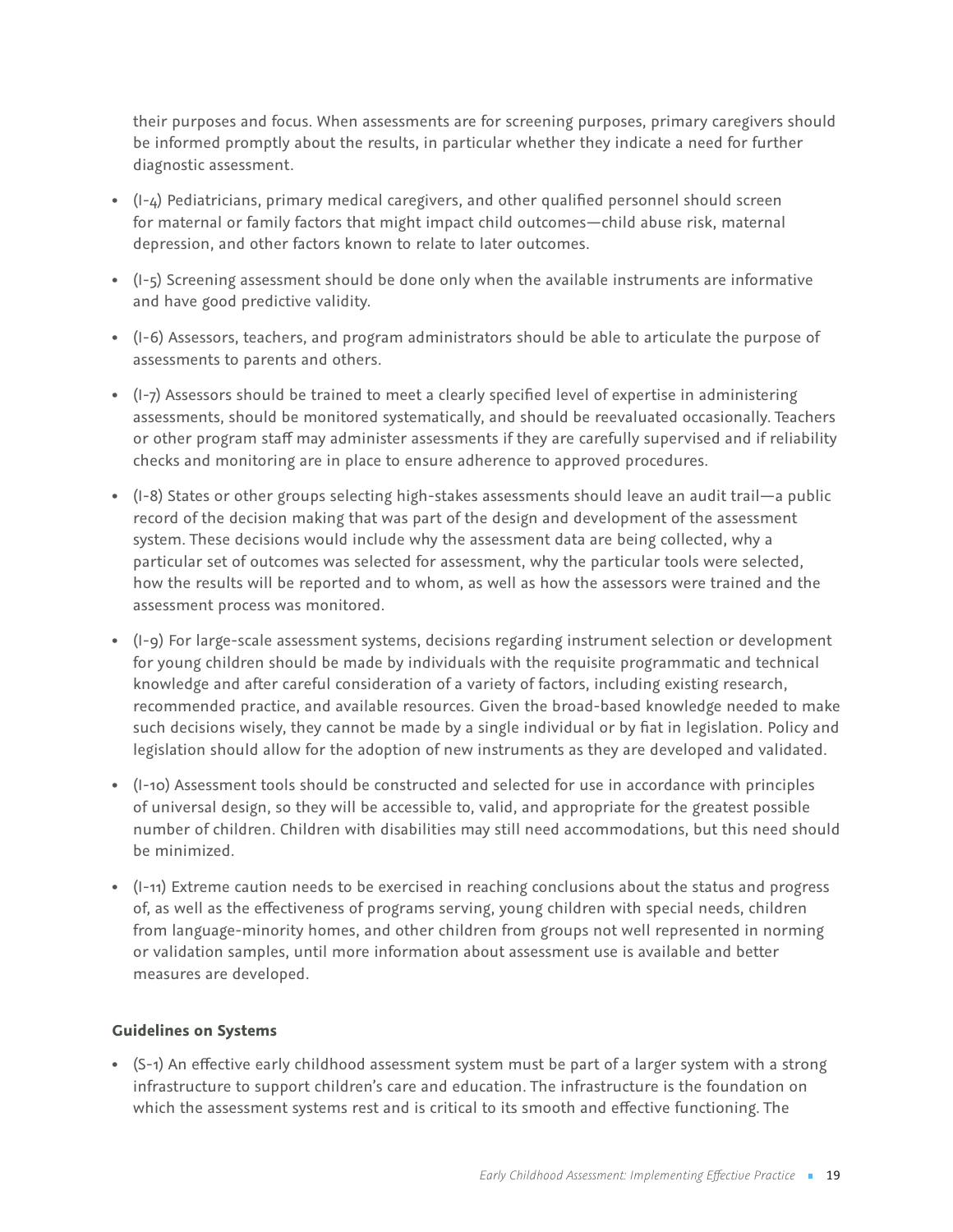infrastructure should encompass several components that together form the system:

**A. Standards:** A comprehensive, well-articulated set of standards for both program quality and children's learning that are aligned to one another and that define the constructs of interest as well as child outcomes that demonstrate that the learning described in the standard has occurred.

**B. Assessments:** Multiple approaches to documenting child development and learning and reviewing program quality that are of high quality and connect to one another in well-defined ways, from which strategic selection can be made depending on specific purposes.

**C. Reporting:** Maintenance of an integrated database of assessment instruments and results (with appropriate safeguards of confidentiality) that is accessible to potential users, that provides information about how the instruments and scores relate to standards, and that can generate reports for varied audiences and purposes.

**D. Professional development:** Ongoing opportunities provided to those at all levels (policy makers, program directors, assessment administrators, practitioners) to understand the standards and the assessments and to learn to use the data and data reports with integrity for their own purposes.

**E. Opportunity to learn:** Procedures to assess whether the environments in which children are spending time offer high-quality support for development and learning, as well as safety, enjoyment, and affectively positive relationships, and to direct support to those that fall short.

**F. Inclusion:** Methods and procedures for ensuring that all children served by the program will be assessed fairly, regardless of their language, culture, or disabilities, and with tools that provide useful information for fostering their development and learning.

**G. Resources:** The assurance that the financial resources needed to ensure the development and implementation of the system components will be available.

**H. Monitoring and evaluation:** Continuous monitoring of the system itself to ensure that it is operating effectively and that all elements are working together to serve the interests of the children. This entire infrastructure must be in place to create and sustain an assessment subsystem within a larger system of early childhood care and education.

• (S-2) A successful system of assessments must be coherent in a variety of ways. It should be horizontally coherent, with the curriculum, instruction, and assessment all aligned with the early learning and development standards and with the program standards, targeting the same goals for learning, and working together to support children's developing knowledge and skill across all domains. It should be vertically coherent, with a shared understanding at all levels of the system of the goals for children's learning and development that underlie the standards, as well as consensus about the purposes and uses of assessment. It should be developmentally coherent, taking into account what is known about how children's skills and understanding develop over time and the content knowledge, abilities, and understanding that are needed for learning to progress at each stage of the process. The California Desired Results Developmental Profile provides an example of movement toward a multiply coherent system. These coherences drive the design of all the subsystems. For example, the development of early learning standards, curriculum, and the design of teaching practices and assessments should be guided by the same framework for understanding what is being attempted in the classroom that informs the training of beginning teachers and the